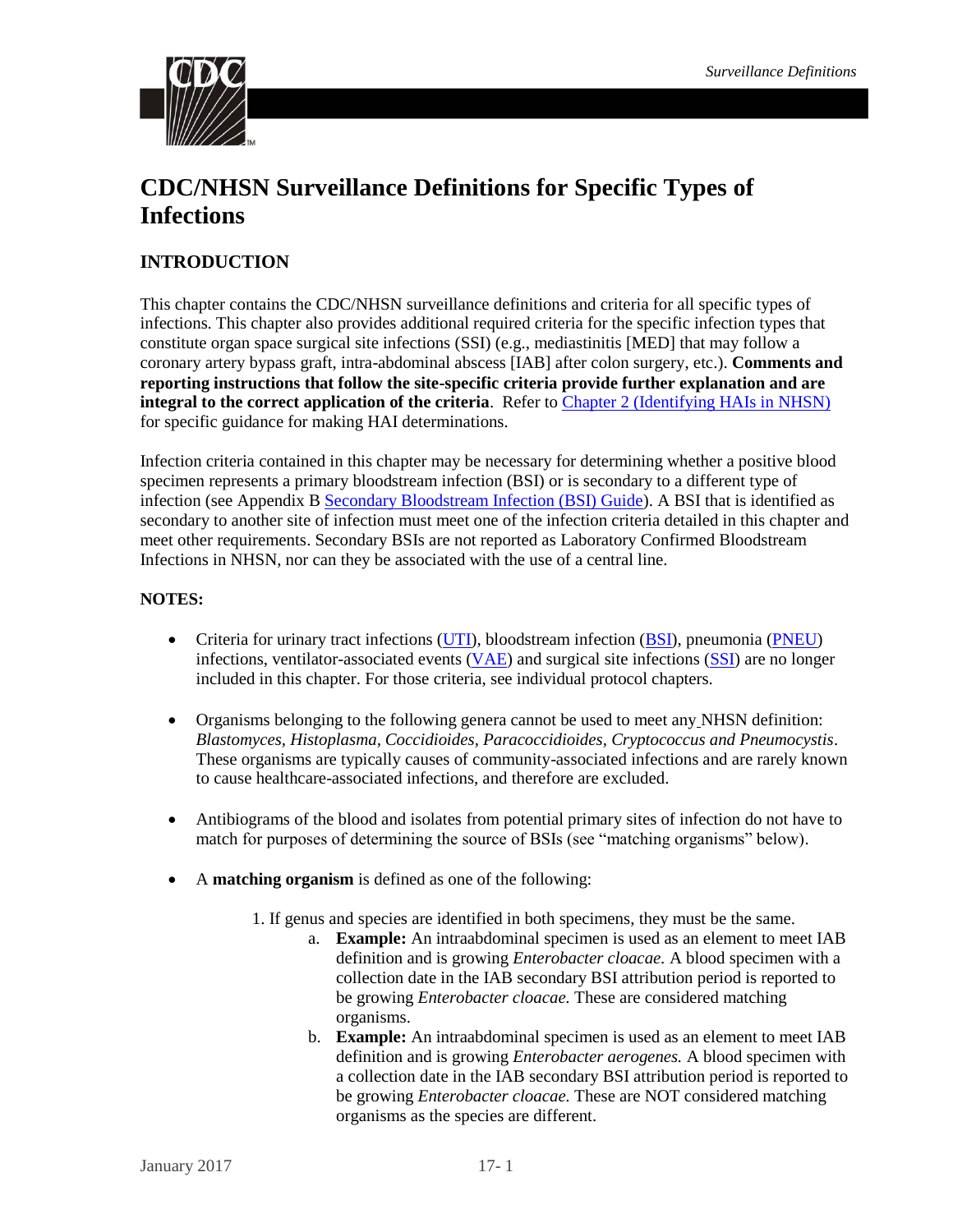

2. If the organism is less definitively identified in one specimen than the other, the lesser identified organism must be identified to at least the genus level and at that level the organisms must be the same.

- a. **Example:** A surgical wound growing *Pseudomonas* species is used to meet deep incisional SSI criteria and a blood specimen growing *Pseudomonas aeruginosa* is collected in the SSI secondary BSI attribution period. The organisms are considered matching at the genus level and therefore the BSI is secondary to the SSI.
- b. **Example:** PCR identifying *Enterococcus faecalis* in CSF meets the MEN definition. A subsequent blood culture collected in the MEN secondary BSI attribution period is identified as *Enterococcus* species. The organisms are considered to be matching and therefore the BSI is secondary to MEN
- 3. There are two exceptions to the definition:
	- a. Infections **meeting LCBI 2** criteria with staphylococcus **Example:** A patient has a fever and a previous chest tube site is reddened, swollen and a culture is collected from the soft tissue. The chest tube site culture is reported positive for *Staphylococcus* species. SST/ST definition is met. The next day 2 blood culture sets are collected. The blood cultures are both positive for coagulase negative *Staphylococcus.* The organisms are NOT considered matching, because *Staphylococcus* species could represent a coagulase negative or a coagulase positive *Staphylococcus*. Therefore the BSI would not be considered secondary to SST/ST.
	- b. In cases where an organism is identified only as "yeast" or "yeast not otherwise specified", the organism can be considered a match to other yeasts, when collected during the required timeframe, whether more fully identified or not.

**Example:** A culture of tissue from ulcer margin of a decubiti reported positive for yeast is used as an element to meet DECU definition. A blood specimen collected in the secondary BSI attribution period of the DECU is reported as *Candida albicans*. In this example the two organisms are considered matching organisms as the organisms are complementary (i.e., *Candida* is a type of yeast) and because yeasts isolated from non-sterile sites are commonly not identified to the genus or genus and species level.

NOTE: This exception is limited to yeast. It does not apply to identification of organisms as Gram positive cocci, Gram negative rods, etc.

> **Example**: A culture of tissue from ulcer margin of a decubiti reported positive for Gram negative rod is used as an element to meet DECU definition. A blood specimen collected in the secondary BSI attribution period of the DECU is reported as *E.coli*. In this example the two organisms are NOT considered matching organisms.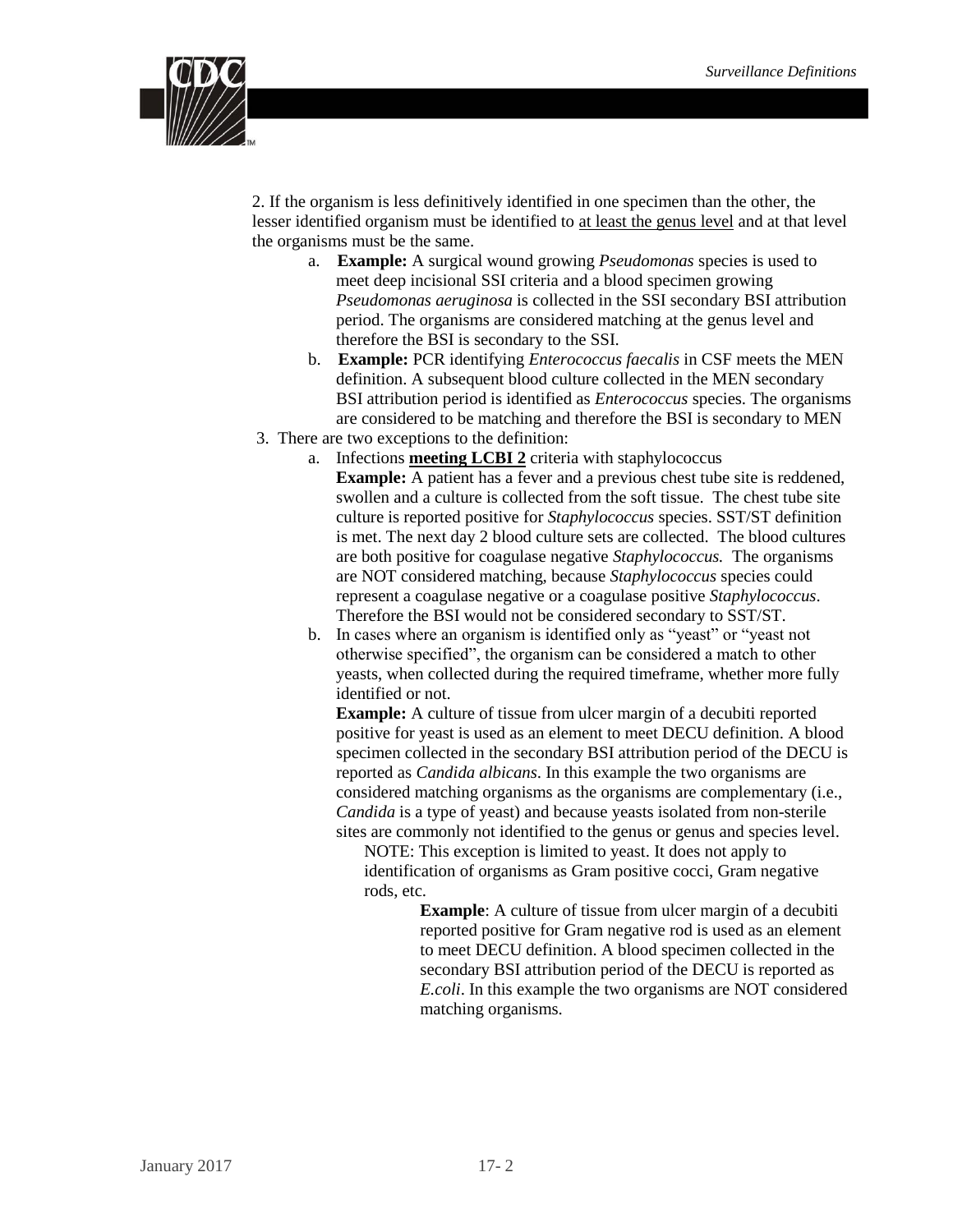

## **CRITERIA FOR SPECIFIC TYPES OF INFECTION**

Infection criteria used for NHSN healthcare-associated infection surveillance have been grouped into 14 major types with some further categorized into specific infection types. For example, there are three specific types of central nervous system infections (intracranial infection, meningitis or ventriculitis, and spinal abscess without meningitis) that are grouped under the major type of CNS–Central Nervous System.

Infection criteria are listed in alphabetical order, according to their (abbreviated) major codes, and the criteria for each of the specific types of infection follow it.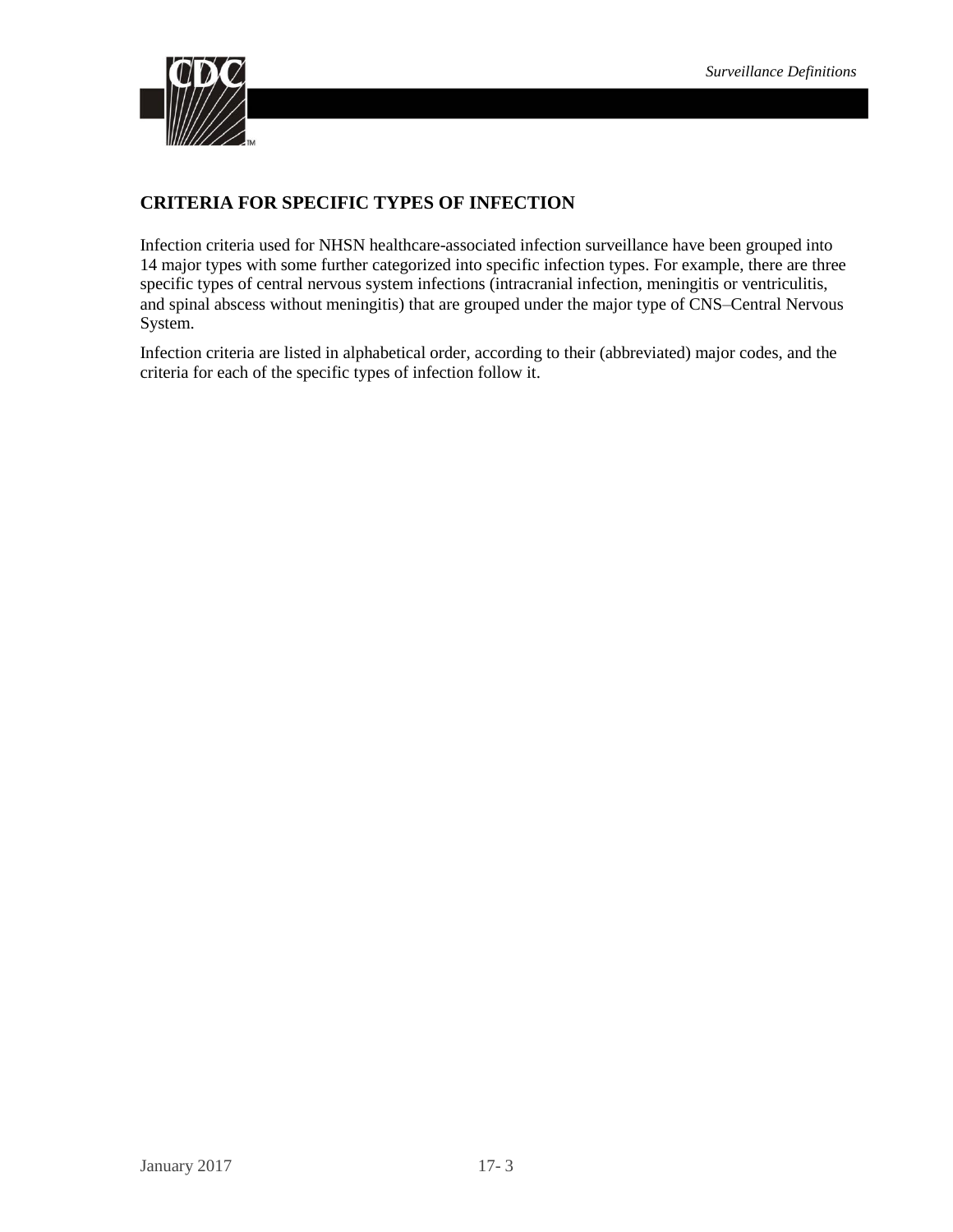

| Table 1: CDC/NHSN Major and Specific Types of Infections                                                | Page             |
|---------------------------------------------------------------------------------------------------------|------------------|
|                                                                                                         |                  |
| <b>Type</b><br><b>BJ</b> – Bone and Joint Infection                                                     | 6                |
| <b>BONE</b> - Osteomyelitis                                                                             | 6                |
| DISC – Disc space infection                                                                             | $6 \overline{6}$ |
| JNT - Joint or bursa infection                                                                          | $\overline{7}$   |
| PJI – Prosthetic joint infection                                                                        | $\overline{7}$   |
|                                                                                                         |                  |
| <b>CNS - Central Nervous System</b>                                                                     | 8                |
| IC - Intracranial infection                                                                             | 8                |
| MEN - Meningitis or ventriculitis                                                                       | 9                |
| SA – Spinal abscess without meningitis                                                                  | 10               |
|                                                                                                         |                  |
| <b>CVS</b> - Cardiovascular System Infection                                                            | 10               |
| CARD – Myocarditis or pericarditis                                                                      | 10               |
| ENDO - Endocarditis                                                                                     | <u> 11</u>       |
| MED - Mediastinitis                                                                                     | 14               |
| VASC - Arterial or venous infection                                                                     | 14               |
|                                                                                                         | 15               |
| EENT - Eye, Ear, Nose, Throat, or Mouth Infection                                                       | 15               |
| CONJ - Conjunctivitis<br>EAR – Ear, mastoid infection                                                   | 16               |
|                                                                                                         |                  |
| EYE – Eye infection, other than conjunctivitis<br>ORAL - Oral cavity infection (mouth, tongue, or gums) | 17               |
| $SINU - Sinusitis$                                                                                      | 17               |
|                                                                                                         | 18<br>18         |
| UR - Upper respiratory tract infection, pharyngitis, laryngitis, epiglottitis                           |                  |
| <b>GI</b> - Gastrointestinal System Infection                                                           | <u> 19</u>       |
| CDI-Clostridium difficile Infection                                                                     | 19               |
| GE - Gastroenteritis                                                                                    | 19               |
| GIT - Gastrointestinal (GI) tract infection                                                             | $\overline{20}$  |
| IAB - Intraabdominal infection, not specified elsewhere                                                 | 21               |
| NEC – Necrotizing enterocolitis                                                                         | 22               |
|                                                                                                         |                  |
| LRI - Lower Respiratory System Infection, Other Than Pneumonia                                          | 22               |
| LUNG – Other infection of the lower respiratory tract                                                   | 22               |
|                                                                                                         |                  |
| <b>REPR</b> – Reproductive Tract Infection                                                              | 23               |
| <b>EMET</b> – Endometritis                                                                              | 23               |
| EPIS - Episiotomy infection                                                                             | 23               |
| OREP - Other infection of the male or female reproductive tract                                         | 23               |
| VCUF - Vaginal cuff infection                                                                           | $\underline{24}$ |
|                                                                                                         |                  |
|                                                                                                         |                  |
|                                                                                                         |                  |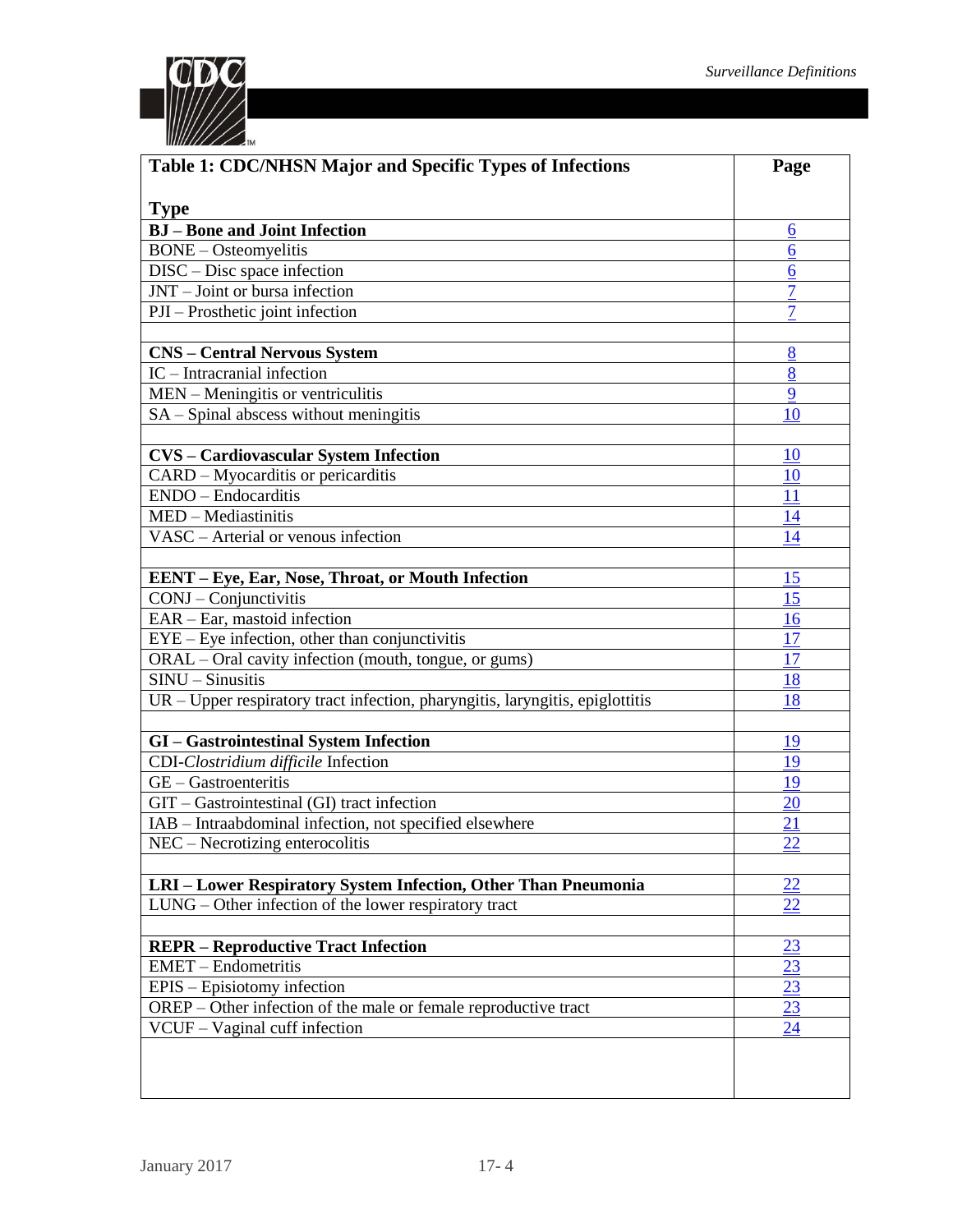

| <b>SST-Skin and Soft Tissue Infection</b> | 24              |
|-------------------------------------------|-----------------|
| <b>BRST</b> – Breast abscess or mastitis  | $\overline{24}$ |
| <b>BURN</b> – Burn Infection              | $\frac{25}{25}$ |
| CIRC-Newborn circumcision infection       | $\overline{25}$ |
| DECU – Decubitus ulcer infection          | $\overline{25}$ |
| SKIN – Skin infection                     | 26              |
| $ST - Soft$ tissue infection              | 27              |
| $UMB - Omphalitis$                        | 27              |
|                                           |                 |
| <b>USI</b> – Urinary System Infection     | 27              |
|                                           |                 |
| References                                | 29              |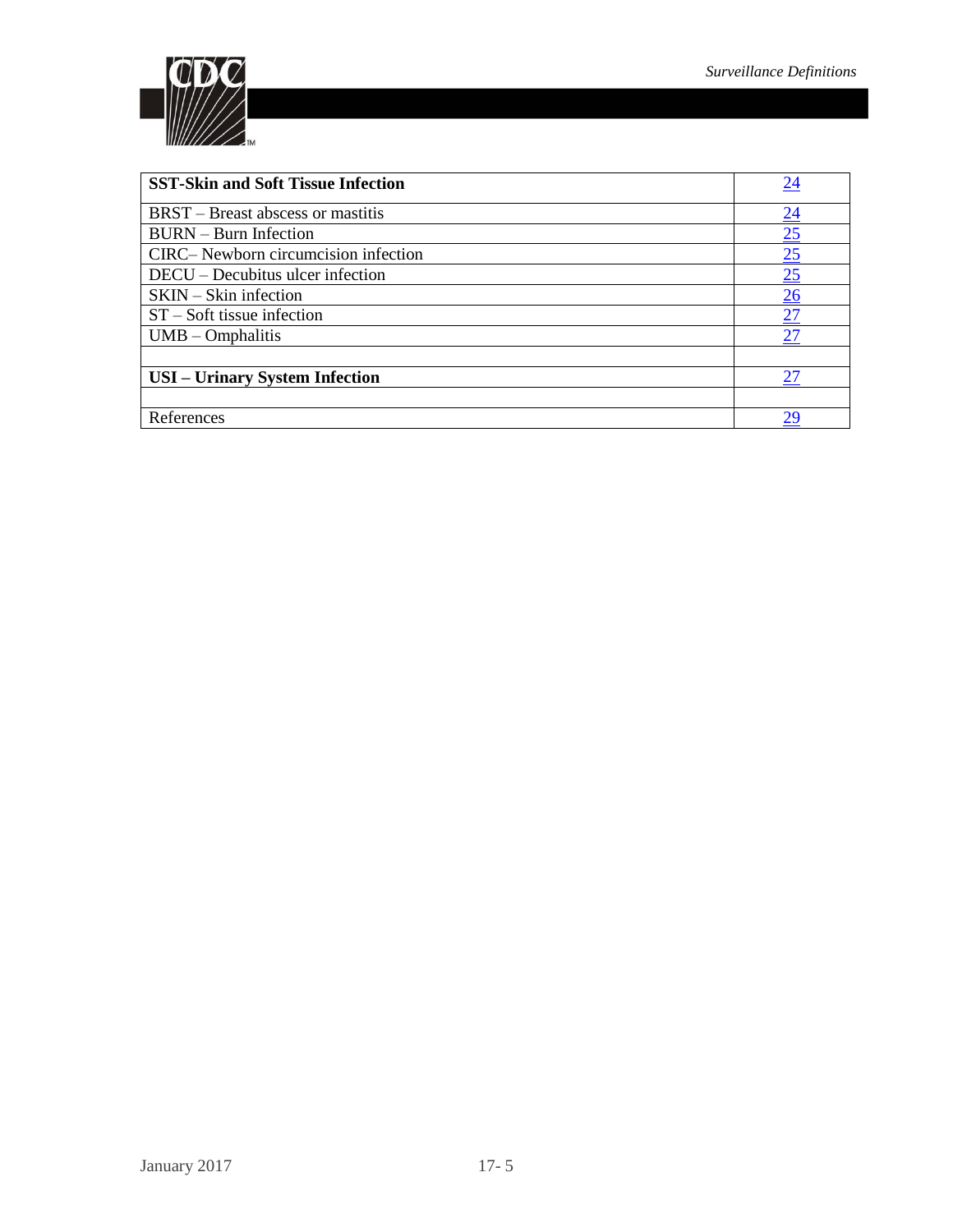

### **BJ-BONE AND JOINT INFECTION**

### <span id="page-5-0"></span>**BONE-Osteomyelitis**

Osteomyelitis must meet at least *one* of the following criteria:

- 1. Patient has organism(s) identified from bone by culture or non-culture based microbiologic testing method which is performed for purposes of clinical diagnosis and treatment (e.g., not Active Surveillance Culture/Testing (ASC/AST).
- 2. Patient has evidence of osteomyelitis on gross anatomic or histopathologic exam.
- 3. Patient has at least *two* of the following localized signs or symptoms: fever ( $>38.0^{\circ}$ C), swelling\*, pain or tenderness\*, heat\*, or drainage\*

#### **And at least** *one* **of the following:**

a. organism(s) identified from blood by culture or non-culture based microbiologic testing method which is performed for purposes of clinical diagnosis and treatment (e.g., not Active Surveillance Culture/Testing (ASC/AST)

*AND*

imaging test evidence suggestive of infection (e.g., x-ray, CT scan, MRI, radiolabel scan [gallium, technetium, etc.]), which if equivocal is supported by clinical correlation (i.e., physician documentation of antimicrobial treatment for osteomyelitis).

b. imaging test evidence suggestive of infection (e.g., x-ray, CT scan, MRI, radiolabel scan [gallium, technetium, etc.]), which if equivocal is supported by clinical correlation (i.e., physician documentation of antimicrobial treatment for osteomyelitis).

*\* With no other recognized cause*

#### **Reporting instruction**

Report mediastinitis following cardiac surgery that is accompanied by osteomyelitis as SSI-MED rather than SSI-BONE.

#### <span id="page-5-1"></span>**DISC-Disc space infection**

Vertebral disc space infection must meet at least **one** of the following criteria:

- 1. Patient has organism(s) identified from vertebral disc space by culture or non-culture based microbiologic testing method which is performed for purposes of clinical diagnosis and treatment (e.g., not Active Surveillance Culture/Testing (ASC/AST).
- 2. Patient has evidence of vertebral disc space infection on gross anatomic or histopathologic exam.
- 3. Patient has at least *one* of the following: fever (>38.0°C) or pain\* at the involved vertebral disc space

#### **And at least** *one* **of the following:**

a. organism(s) identified from blood by culture or non-culture based microbiologic testing method which is performed for purposes of clinical diagnosis and treatment (e.g., not Active Surveillance Culture/Testing (ASC/AST)

*AND*

imaging test evidence suggestive of infection (e.g., x-ray, CT scan, MRI, radiolabel scan [gallium, technetium, etc.]), which if equivocal is supported by clinical correlation (i.e., physician documentation of antimicrobial treatment for vertebral disc space infection).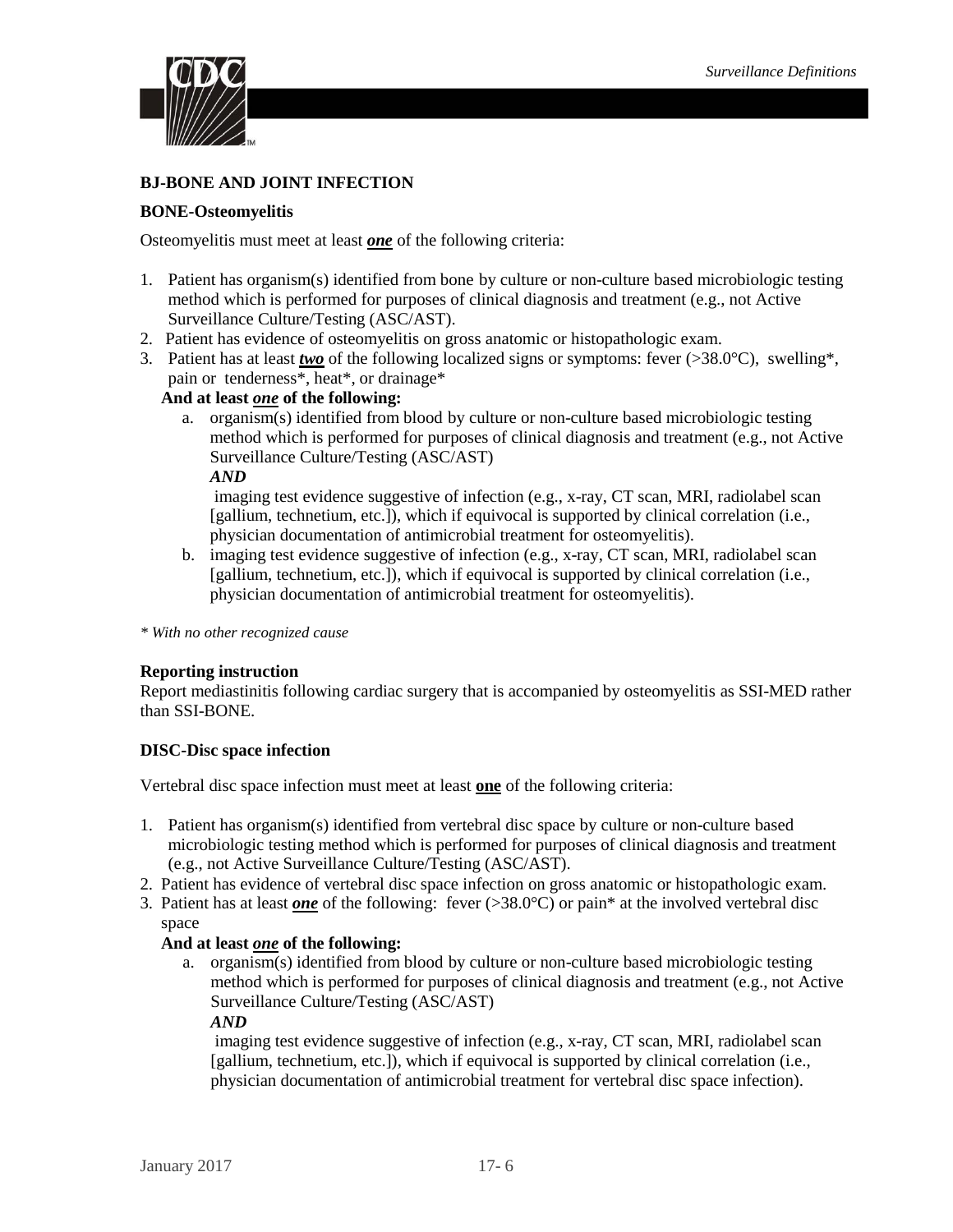

b. imaging test evidence suggestive of infection (e.g., x-ray, CT scan, MRI, radiolabel scan [gallium, technetium, etc.]), which if equivocal is supported by clinical correlation (i.e., physician documentation of antimicrobial treatment for vertebral disc space infection).

*\* With no other recognized cause* 

## <span id="page-6-0"></span>**JNT-Joint or bursa infection (not for use as Organ/Space SSI after HPRO or KPRO procedures)**

Joint or bursa infections must meet at least *one* of the following criteria:

- 1. Patient has organism(s) identified from joint fluid or synovial biopsy by culture or non-culture based microbiologic testing method which is performed for purposes of clinical diagnosis and treatment (e.g., not Active Surveillance Culture/Testing (ASC/AST).
- 2. Patient has evidence of joint or bursa infection on gross anatomic or histopathologic exam.
- 3. Patient has at least *two* of the following: swelling\*, pain\* or tenderness\*, heat\*, evidence of effusion\*, or limitation of motion\*.

## **And at least** *one* **of the following:**

- a. elevated joint fluid white blood cell count (per reporting laboratory's reference range) OR positive leukocyte esterase test strip of joint fluid
- b. organism(s) and white blood cells seen on Gram stain of joint fluid
- c. organism(s) identified from blood by culture or non-culture based microbiologic testing method which is performed for purposes of clinical diagnosis and treatment (e.g., not Active Surveillance Culture/Testing (ASC/AST).
- d. imaging test evidence suggestive of infection (e.g., x-ray, CT scan, MRI, radiolabel scan [gallium, technetium, etc.]), which if equivocal is supported by clinical correlation (i.e., physician documentation of antimicrobial treatment for joint or bursa infection).

*\* With no other recognized cause* 

## <span id="page-6-1"></span>**PJI – Periprosthetic Joint Infection (for use as Organ/Space SSI following HPRO and KPRO only)**

Joint or bursa infections must meet at least *one* of the following criteria:

- 1. *Two* positive periprosthetic specimens (*tissue or fluid*) with at least one matching organism, identified by culture or non-culture based microbiologic testing method which is performed for purposes of clinical diagnosis and treatment (e.g., not Active Surveillance Culture/Testing (ASC/AST).
- 2. A sinus tract\* communicating with the joint.
- 3. Having *three* of the following minor criteria:
	- a. elevated serum C-reactive protein (CRP; >100 mg/L) *and* erythrocyte sedimentation rate (ESR; >30 mm/hr.)
	- b. elevated synovial fluid white blood cell (WBC; >10,000 cells/μL) count *OR* "++" (*or greater)* change on leukocyte esterase test strip of synovial fluid
	- c. elevated synovial fluid polymorphonuclear neutrophil percentage (PMN% >90%)
	- d. positive histological analysis of periprosthetic tissue (>5 neutrophils (PMNs) per high power field)
	- e. organism(s) identified from a single positive periprosthetic specimen (*tissue or fluid*) by culture or non-culture based microbiologic testing method which is performed for purposes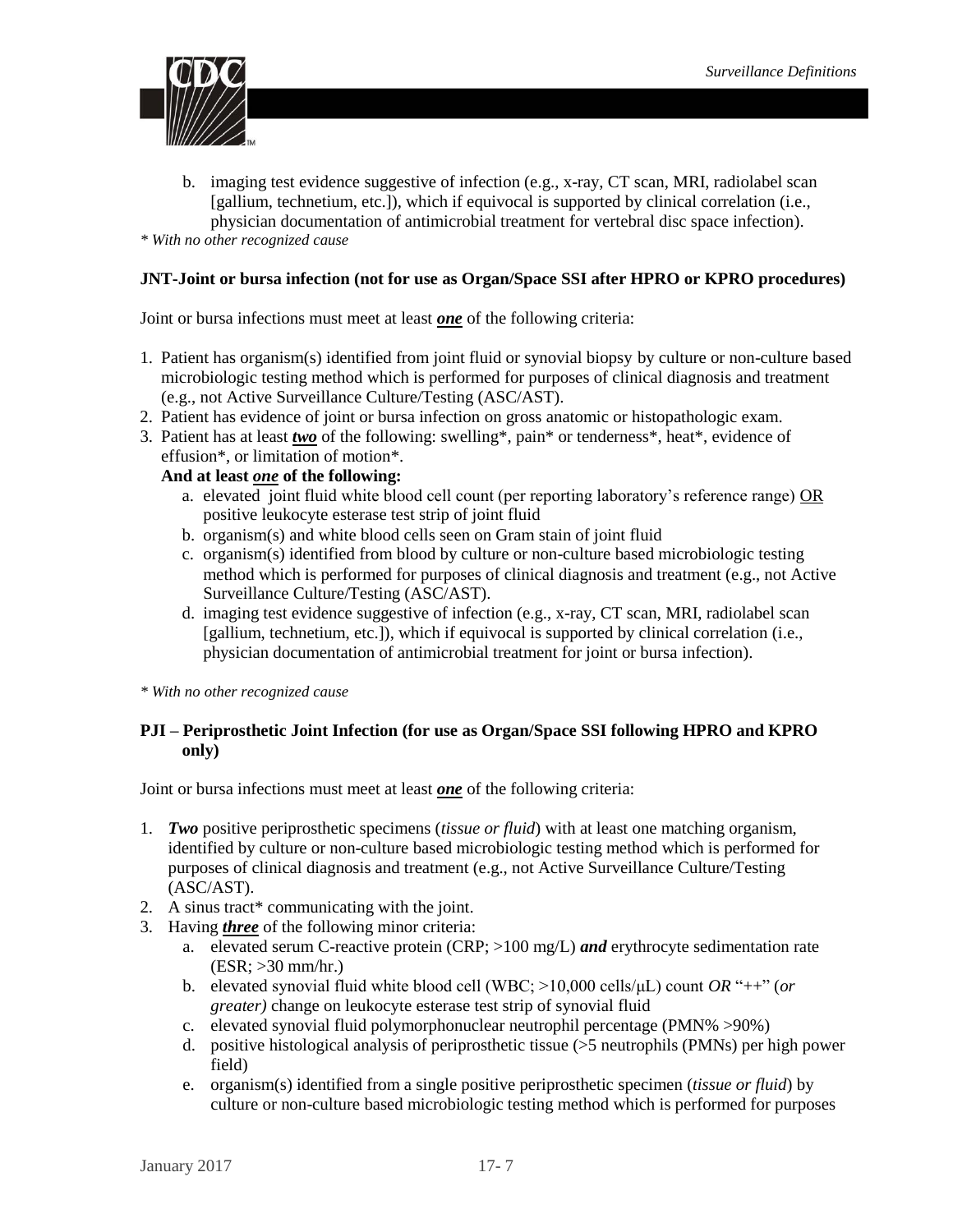

of clinical diagnosis and treatment (e.g., not Active Surveillance Culture/Testing (ASC/AST).

\* A sinus tract is defined as a narrow opening or passageway underneath the skin that can extend in any direction through soft tissue and results in dead space with potential for abscess formation.

## **Comments:**

- A matching organism is defined on page 17 -1.Organism(s) identified from hip or knee hardware can be used to meet criterion 1.
- The NHSN definition of PJI is closely adapted from the Musculoskeletal Infection Society's (MSIS's) definition of PJI (*Proceedings of the International Consensus Meeting on Periprosthetic Joint Infection, 2013*).
- The standard laboratory cutoff values in criteria 3a 3d are provided by NHSN for HPRO and KPRO SSI surveillance purposes only. The NHSN laboratory cutoffs are not intended to guide clinicians in the actual clinical diagnosis and management of acute or chronic PJI. Clinicians should refer to the MSIS consensus definition for clinical use.

## <span id="page-7-0"></span>**CNS-CENTRAL NERVOUS SYSTEM INFECTION**

## <span id="page-7-1"></span>**IC-Intracranial infection (brain abscess, subdural or epidural infection, encephalitis)**

Intracranial infection must meet at least *one* of the following criteria:

- 1. Patient has organism(s) identified from brain tissue or dura by a culture or non-culture based microbiologic testing method which is performed for purposes of clinical diagnosis or treatment (e.g., not Active Surveillance Culture/Testing (ASC/AST).
- 2. Patient has an abscess or evidence of intracranial infection on gross anatomic or histopathologic exam.
- 3. Patient has at least *two* of the following signs or symptoms: headache\*, dizziness\*, fever (>38.0°C), localizing neurologic signs\*, changing level of consciousness\*, or confusion\*

## **And at least** *one* **of the following:**

- a. organism(s) seen on microscopic examination of brain or abscess tissue obtained by needle aspiration or during an invasive procedure or autopsy
- b. imaging test evidence suggestive of infection, (e.g., ultrasound, CT scan MRI, radionuclide brain scan, or arteriogram), which if equivocal is supported by clinical correlation (i.e., physician documentation of antimicrobial treatment for intracranial infection).
- c. diagnostic single antibody titer (IgM) or 4-fold increase in paired sera (IgG) for organism
- 4. Patient ≤1 year of age has at least *two* of the following signs or symptoms: fever (>38.0°C), hypothermia (<36.0°C), apnea\*, bradycardia\*, localizing neurologic signs\*, or changing level of consciousness\* (e.g., irritability, poor feeding, lethargy)

## **And at least** *one* **of the following:**

- a. organism(s) seen on microscopic examination of brain or abscess tissue obtained by needle aspiration or during an invasive procedure or autopsy
- b. imaging test evidence suggestive of infection, (e.g., ultrasound, CT scan, MRI, radionuclide brain scan, or arteriogram), which if equivocal is supported by clinical correlation (i.e., physician documentation of antimicrobial treatment for intracranial infection).
- c. diagnostic single antibody titer (IgM) or 4-fold increase in paired sera (IgG) for organism

*\* With no other recognized cause*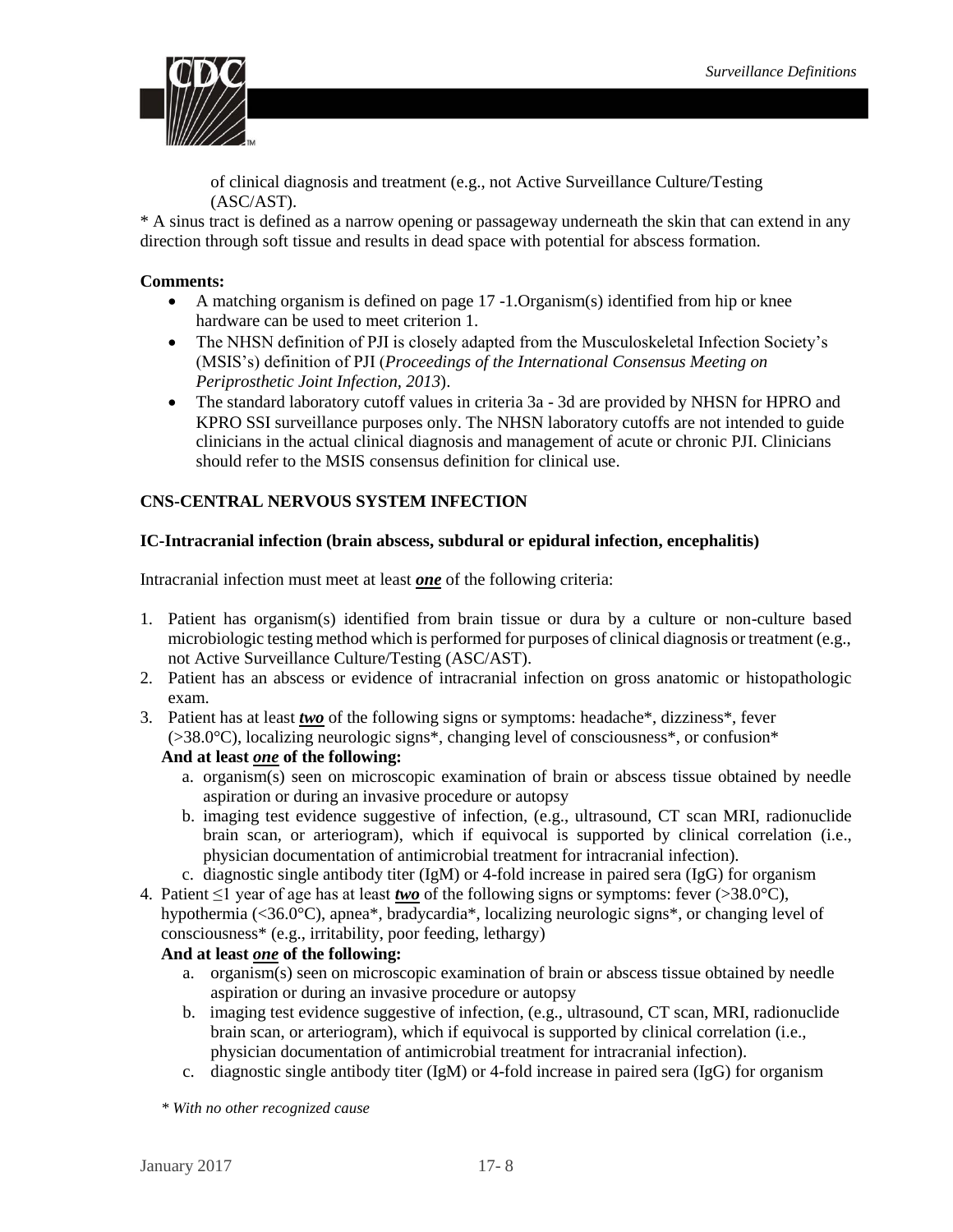

## **Reporting instructions**

- Report as MEN if meningitis (MEN) and encephalitis (IC) are present together.
- Report as IC if meningitis (MEN) and a brain abscess (IC) are present together after operation.
- Report as SA if meningitis (MEN) and spinal abscess (SA) are present together.

## <span id="page-8-0"></span>**MEN-Meningitis or ventriculitis**

Meningitis or ventriculitis must meet at least *one* of the following criteria:

- 1. Patient has organism(s) identified from cerebrospinal fluid (CSF) by a culture or non-culture based microbiologic testing method which is performed for purposes of clinical diagnosis or treatment (e.g., not Active Surveillance Culture/Testing (ASC/AST).
- 2. Patient has at least *two* of the following:
	- i. fever (>38.0°C) or headache (Note: Elements of "i" alone may not be used to meet the two required elements)
	- ii. meningeal sign(s)\*
	- iii. cranial nerve  $sign(s)^*$

## **And at least** *one* **of the following:**

- a. increased white cells, elevated protein, and decreased glucose in CSF (per reporting laboratory's reference range)
- b. organism(s) seen on Gram stain of CSF
- c. organism(s) identified from blood by a culture or non-culture based microbiologic testing method which is performed for purposes of clinical diagnosis or treatment (e.g., not Active Surveillance Culture/Testing (ASC/AST)
- d. diagnostic single antibody titer (IgM) or 4-fold increase in paired sera (IgG) for organism
- 3. Patient  $\leq 1$  year of age has at least *two* of the following elements:
	- i. fever  $(>38.0^{\circ}C)$ , hypothermia  $(<36.0^{\circ}C^{\dagger})$ , apnea\*, bradycardia\*, or irritability\* (Note: Elements of "i" alone may not be used to meet the required two elements).
	- ii. meningeal signs\*
	- iii. cranial nerve signs\*

## **And at least** *one* **of the following:**

- a. increased white cells, elevated protein, and decreased glucose in CSF (per reporting laboratory's reference range)
- b. organism(s) seen on Gram stain of CSF
- c. organism(s) identified from blood by a culture or non-culture based microbiologic testing method which is performed for purposes of clinical diagnosis or treatment (e.g., not Active Surveillance Culture/Testing (ASC/AST)
- d. diagnostic single antibody titer (IgM) or 4-fold increase in paired sera (IgG) for organism

*\* With no other recognized cause*

## **Reporting instructions**

- Report meningitis in the newborn as healthcare associated unless there is compelling evidence indicating the meningitis was acquired transplacentally (i.e., unless it was apparent on the day of birth or the next day).
- Report CSF shunt infection as SSI-MEN if it occurs within 90 days of placement; if later or after manipulation/access, it is considered CNS-MEN but is not reportable as an SSI.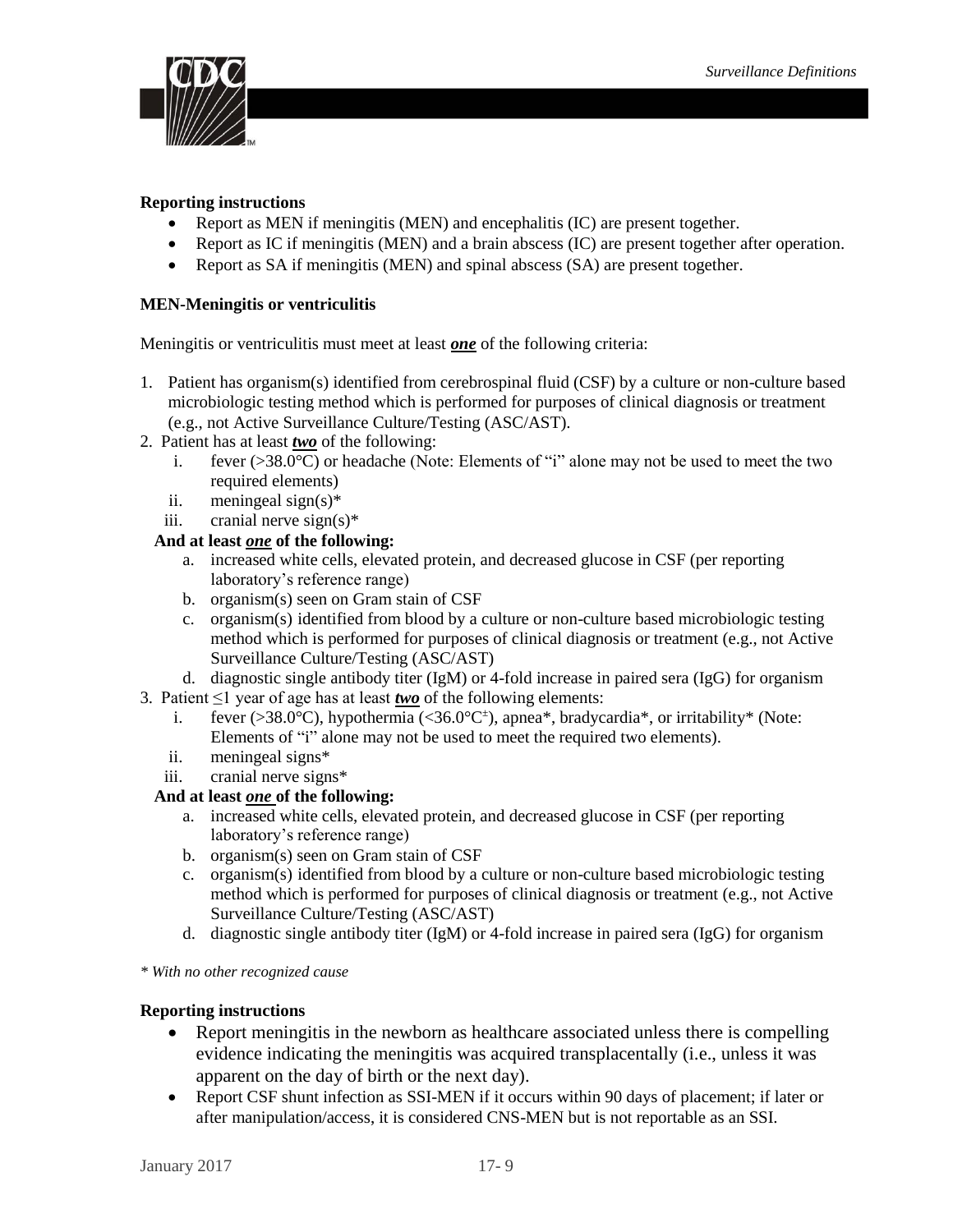

- Report as MEN if meningitis (MEN) and encephalitis (IC) are present together.
- Report as IC if meningitis (MEN) and a brain abscess (IC) are present together after operation. Report as SA if meningitis (MEN) and spinal abscess (SA) are present together.

## <span id="page-9-0"></span>**SA-Spinal abscess**

An abscess of the spinal epidural or subdural space, without involvement of the cerebrospinal fluid or adjacent bone structures, must meet at least *one* of the following criteria:

- 1. Patient has organism(s) identified from abscess in the spinal epidural or subdural space by a culture or non-culture based microbiologic testing method which is performed for purposes of clinical diagnosis or treatment (e.g., not Active Surveillance Culture/Testing (ASC/AST).
- 2. Patient has an abscess in the spinal epidural or subdural space on gross anatomic or histopathologic exam.
- 3. Patient has at least *one* of the following localized signs or symptoms: fever (>38.0°C), back pain\* or tenderness\*, radiculitis\*, paraparesis\*, or paraplegia\*

## **And at least** *one* **of the following:**

a. organism(s) identified from blood by a culture or non-culture based microbiologic testing method which is performed for purposes of clinical diagnosis or treatment (e.g., not Active Surveillance Culture/Testing (ASC/AST) *AND*

imaging test evidence of spinal abscess, which if equivocal is supported by clinical correlation (i.e., physician documentation of antimicrobial treatment for spinal abscess).

- b. imaging test evidence of a spinal abscess (e.g., myelography, ultrasound, CT scan, MRI, or other scans [gallium, technetium, etc.]) which if equivocal is supported by clinical correlation (i.e., physician documentation of antimicrobial treatment for spinal abscess).
- *\* With no other recognized cause*

#### **Reporting instructions**

- Report as IC if meningitis (MEN) and a brain abscess (IC) are present together after operation.
- Report as SA if meningitis (MEN) and spinal abscess (SA) are present together.

## <span id="page-9-1"></span>**CVS-CARDIOVASCULAR SYSTEM INFECTION**

#### <span id="page-9-2"></span>**CARD-Myocarditis or pericarditis**

Myocarditis or pericarditis must meet at least *one* of the following criteria:

- 1. Patient has organism(s) identified from pericardial tissue or fluid by a culture or non-culture based microbiologic testing method which is performed for purposes of clinical diagnosis or treatment (e.g., not Active Surveillance Culture/Testing (ASC/AST).
- 2. Patient has at least *two* of the following signs or symptoms: fever  $(>38.0^{\circ}C)$ , chest pain\*, paradoxical pulse\*, or increased heart size\*

#### **And at least** *one* **of the following:**

a. abnormal EKG consistent with myocarditis or pericarditis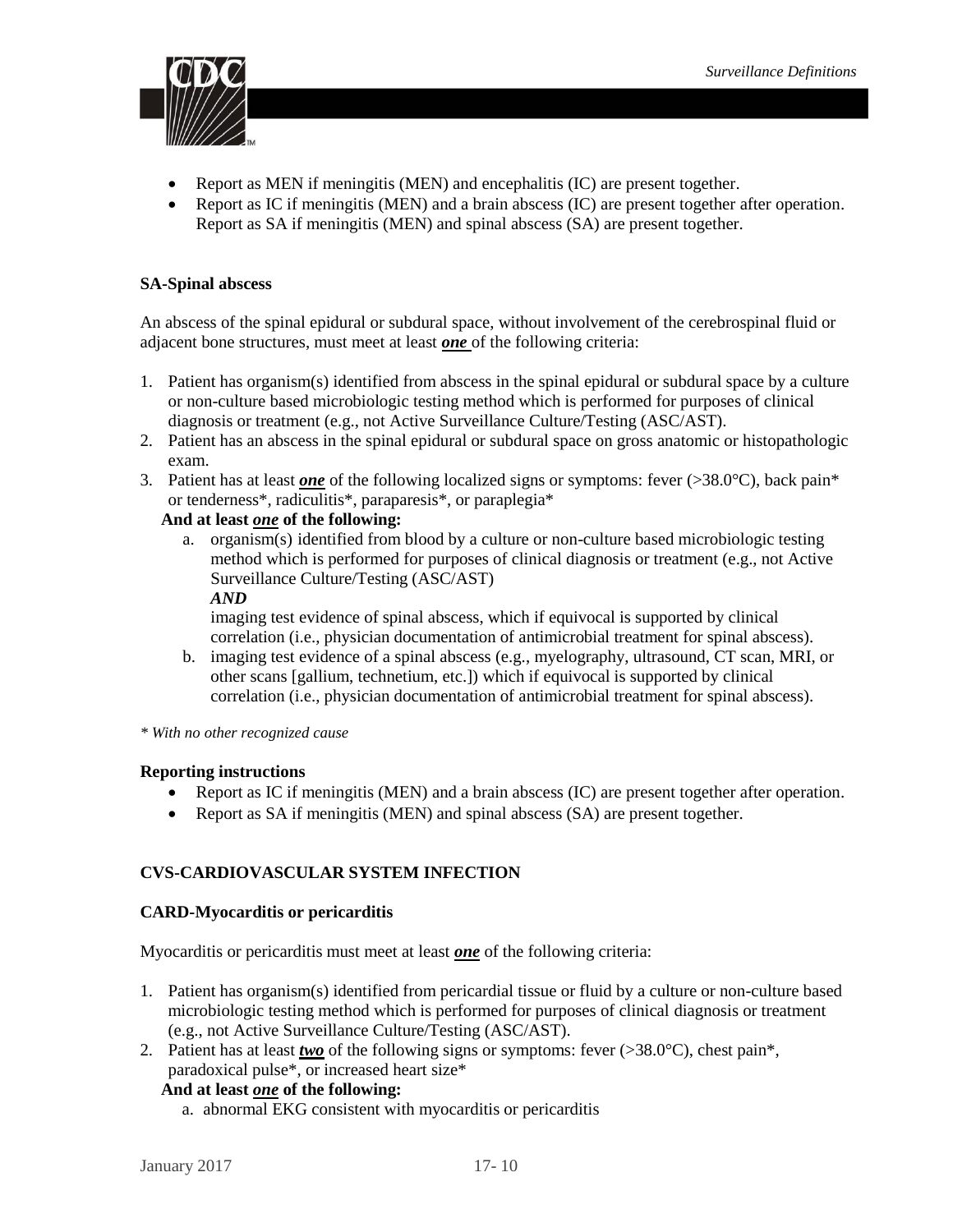

- b. evidence of myocarditis or pericarditis on histologic exam of heart tissue
- c. 4-fold rise in paired sera from IgG antibody titer
- d. pericardial effusion identified by echocardiogram, CT scan, MRI, or angiography
- 3. Patient  $\leq 1$  year of age has at least *two* of the following signs or symptoms: fever (>38.0°C), hypothermia (<36.0°C ), apnea\*, bradycardia\*, paradoxical pulse\*, or increased heart size\*

## **And at least** *one* **of the following:**

- a. abnormal EKG consistent with myocarditis or pericarditis
- b. histologic examination of heart tissue shows evidence of myocarditis or pericarditis
- c. 4-fold rise in paired sera from IgG antibody titer
- d. pericardial effusion identified by echocardiogram, CT scan, MRI, or angiography
- \* *With no other recognized cause*

#### **Comment:**

Most cases of post cardiac surgery or post myocardial infarction pericarditis are not infectious.

## <span id="page-10-0"></span>**ENDO-Endocarditis**

*When meeting the Endocarditis (ENDO) definition:* 

- *The ENDO Infection Window Period is defined as the 21 days during which all sitespecific infection criteria must be met. It includes the date the first positive diagnostic test that is used as an element of the ENDO criterion was obtained, the 10 calendars days before and the 10 calendar days after. The Infection Window Period is lengthened for this event to accommodate the extended diagnostic timeframe that is frequently required to reach a clinical determination of endocarditis.*
- *The RIT for Endocarditis (ENDO) is extended to include the remainder of the patient's current admission.*
- *When meeting the Endocarditis (ENDO) definition, the secondary BSI attribution period includes the 21-day infection window period and all subsequent days of the patient's current admission.* 
	- o *As a result of this lengthy secondary BSI attribution period, secondary BSI pathogen assignment for ENDO, is limited to organism(s) identified in blood specimen that match the organism(s) used to meet the ENDO definition.*

*Example: If the ENDO definition was met using a site-specific specimen (e.g., cardiac vegetation) or using a blood specimen with S.aureus as the identified organism, if a blood specimen collected during the ENDO secondary BSI attribution period is positive for S. aureus and E.coli, while the S. aureus can be assigned to the ENDO event, it cannot be assumed the E.coli can be assigned as a secondary BSI pathogen. The blood organism (E.coli) does not match the organism (S.aureus) used to meet the ENDO definition. If the blood specimen can be used to meet an ENDO definition criterion both organisms can be assigned. Otherwise the E.coli will need to be*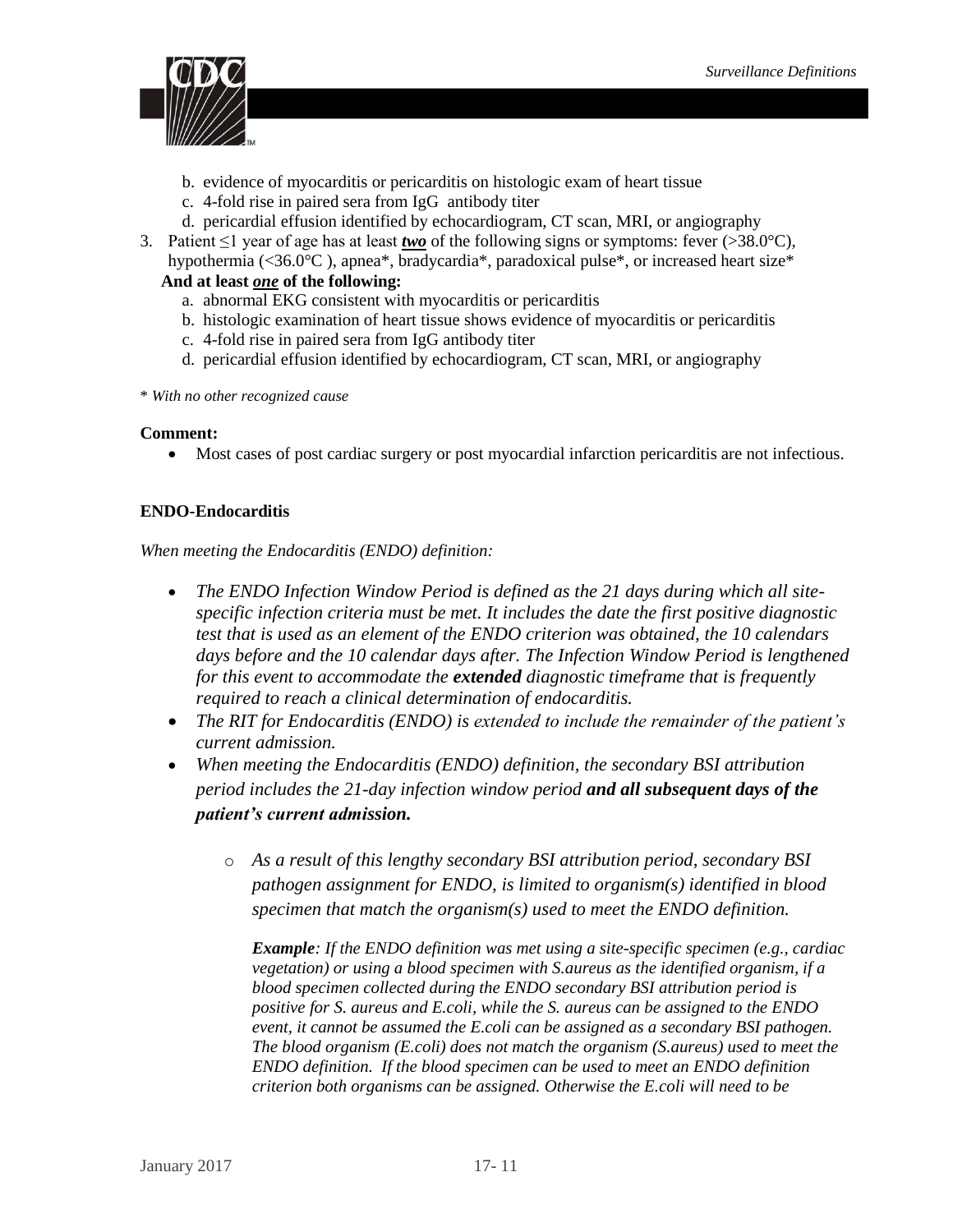

*investigated as a separate BSI and identified as a secondary BSI to another sitespecific infection or determined to be a primary BSI.* 

Endocarditis of a natural or prosthetic heart valve must meet at least *one* of the following criteria:

- 1. Organism(s) identified from cardiac vegetation\*, embolized vegetation (e.g., solid-organ abscess) documented as originating from cardiac source, or intracardiac abscess by a culture or non-culture based microbiologic testing method which is performed for purposes of clinical diagnosis or treatment (e.g., not Active Surveillance Culture/Testing (ASC/AST).
- 2. Organism(s) seen on histopathologic examination of cardiac vegetation, embolized vegetation (e.g., solid organ abscess) documented as originating from cardiac source, or intracardiac abscess.
- 3. Endocarditis seen on histopathologic examination of cardiac vegetation or intracardiac abscess.
- 4. At least *one* of the following echocardiographic evidence of endocarditis\*:
	- i. vegetation on cardiac valve or supporting structures†
	- ii. intracardiac abscess
	- iii. new partial dehiscence of prosthetic valve

## **And at least** *one* **of the following:**

- a. typical infectious endocarditis organism(s) (i.e., Viridans group streptococci, *Streptococcus bovis*, *Haemophilus* spp., *Actinobacillus actinomycetemcomitans*, *Cardiobacterium hominis*, *Eikenella corrodens*, *Kingella* spp., *Staphylococcus aureus*) identified from ≥2 blood collections drawn on separate occasions (on same or consecutive days) by a culture or non-culture based microbiologic testing method which is performed for purposes of clinical diagnosis or treatment (e.g., not Active Surveillance Culture/Testing (ASC/AST)
- b. *Coxiella burnetii* identified from blood by a culture or non-culture based microbiologic testing method which is performed for purposes of clinical diagnosis or treatment (e.g., not Active Surveillance Culture/Testing (ASC/AST) or identified by anti-phase I IgG antibody titer >1:800
- 5. At least *three* of the following:
	- i. prior endocarditis, prosthetic valve, uncorrected congenital heart disease, history of rheumatic heart disease, hypertrophic obstructive cardiomyopathy, or known IV drug use
	- ii. fever  $(>38.0^{\circ}C)$
	- iii. vascular phenomena: major arterial emboli (i.e., embolic stroke, renal infarct, splenic infarct or abscess, digital ischemic/gangrene from embolic source), septic pulmonary infarcts, mycotic aneurysm (documented by imaging, seen in surgery, or described in gross pathological specimen), intracranial hemorrhage, conjunctival hemorrhages, or Janeway's lesions documented
	- iv. immunologic phenomena: glomuleronephritis (documented or chart, or white cell or red blood cell casts on urinalysis), Osler's nodes, Roth's spots, or positive rheumatoid factor.

#### **And at least** *one* **of the following:**

a. typical infectious endocarditis organism(s) (i.e., Viridans group streptococci, *Streptococcus bovis*, *Haemophilus* spp., *Actinobacillus actinomycetemcomitans*, *Cardiobacterium hominis*, *Eikenella corrodens*, *Kingella* spp., *Staphylococcus aureus*) identified from ≥2 blood collections drawn on separate occasions (on same or consecutive days) by a culture or non-culture based microbiologic testing method which is performed for purposes of clinical diagnosis or treatment (e.g., not Active Surveillance Culture/Testing (ASC/AST)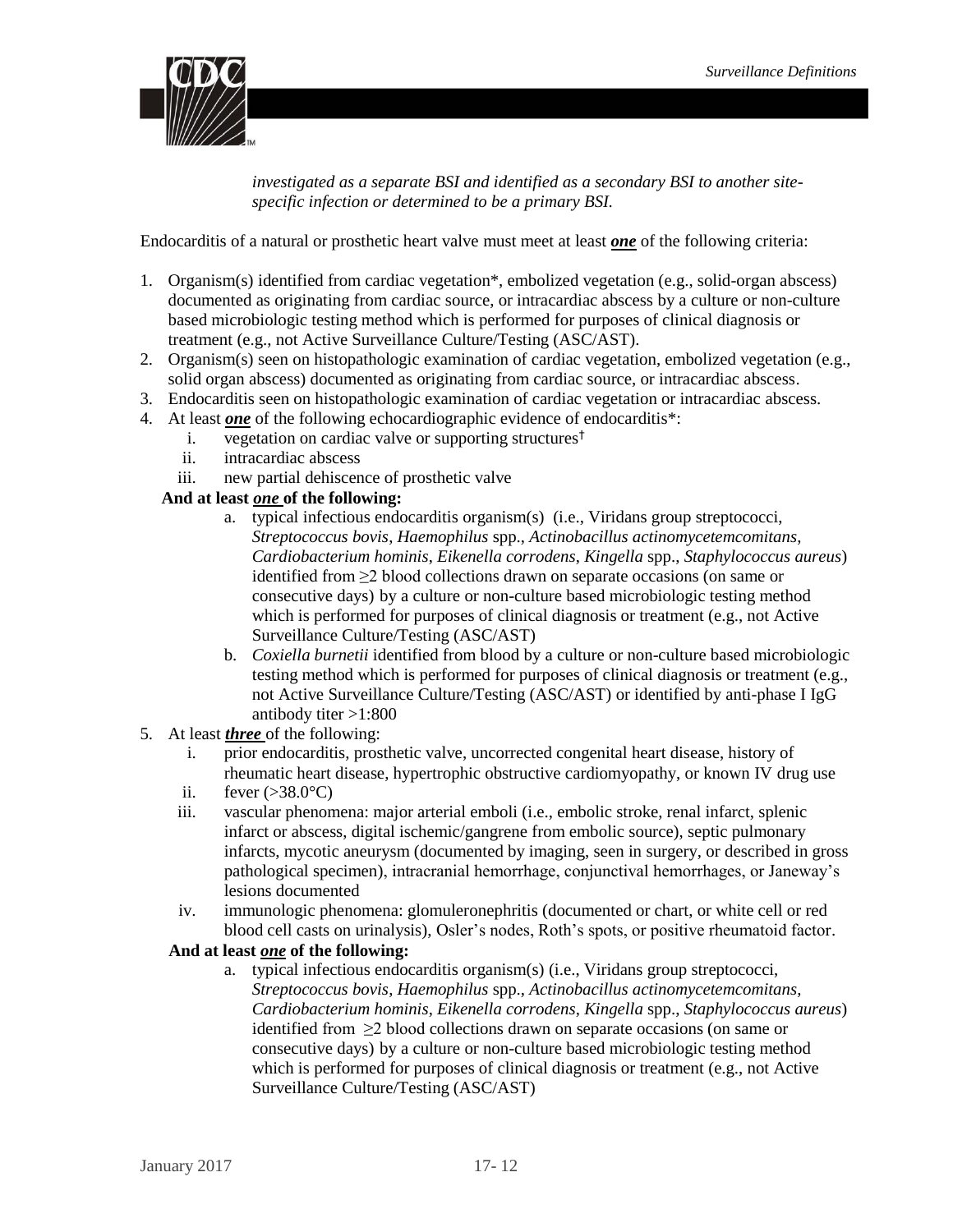

- b. *Coxiella burnetii* identified from blood by a culture or non-culture based microbiologic testing method which is performed for purposes of clinical diagnosis or treatment (e.g., not Active Surveillance Culture/Testing (ASC/AST)or identified by anti-phase I IgG antibody titer >1:800
- 6. At least *one* of the following† :
	- i. vegetation on cardiac valve or supporting structures seen on echocardiogram
	- ii. intracardiac abscess seen on echocardiogram
	- iii. new partial dehiscence of prosthetic valve seen on echocardiogram

## **And at least** *three* **of the following:**

- a. prior endocarditis, prosthetic valve, uncorrected congenital heart disease, history of rheumatic heart disease, hypertrophic obstructive cardiomyopathy, or known IV drug use
- b. fever  $(>38.0^{\circ}C)$
- c. vascular phenomena: major arterial emboli (i.e., embolic stroke, renal infarct, splenic infarct or abscess, digital ischemic/gangrene from embolic source), septic pulmonary infarcts, mycotic aneurysm (documented by imaging, seen in surgery, or described in gross pathological specimen), intracranial hemorrhage, conjunctival hemorrhages, or Janeway's lesions documented
- d. immunologic phenomena: glomuleronephritis (documented in chart, or white cell or red blood cell casts on urinalysis), Osler's nodes, Roth's spots, or positive rheumatoid factor
- e. identification of organism(s) from the blood by at least *one* of the following methods:
	- recognized pathogen(s) identified from blood by a culture or non-culture based microbiologic testing method which is performed for purposes of clinical diagnosis or treatment (e.g., not Active Surveillance Culture/Testing (ASC/AST).
	- same common commensal organism(s) identified from  $\geq$ 2 blood collections drawn on separate occasions (on same or consecutive days) by a culture or non-culture based microbiologic testing method which is performed for purposes of clinical diagnosis or treatment (e.g., not Active Surveillance Culture/Testing (ASC/AST)

#### 7. All of the following criteria:

- a. prior endocarditis, prosthetic valve, uncorrected congenital heart disease, history of rheumatic heart disease, hypertrophic obstructive cardiomyopathy, or known IV drug use
- b. fever  $(>38.0^{\circ}C)$
- c. vascular phenomena: major arterial emboli (i.e., embolic stroke, renal infarct, splenic infarct or abscess, digital ischemic/gangrene from embolic source), septic pulmonary infarcts, mycotic aneurysm (documented by imaging, seen in surgery, or described in gross pathological specimen), intracranial hemorrhage, conjunctival hemorrhages, or Janeway's lesions documented
- d. immunologic phenomena: glomuleronephritis (documented or chart, or white cell or red blood cell casts on urinalysis), Osler's nodes, Roth's spots, or positive rheumatoid factor
- e. identification of organism(s) from the blood by at least *one* of the following methods:
	- recognized pathogen(s) identified from blood by a culture or non-culture based microbiologic testing method which is performed for purposes of clinical diagnosis or treatment (e.g., not Active Surveillance Culture/Testing (ASC/AST).
	- same common commensal organism(s) identified from  $\geq$  blood collections drawn on separate occasions (on same or consecutive days) by a culture or non-culture based microbiologic testing method which is performed for purposes of clinical diagnosis or treatment (e.g., not Active Surveillance Culture/Testing (ASC/AST).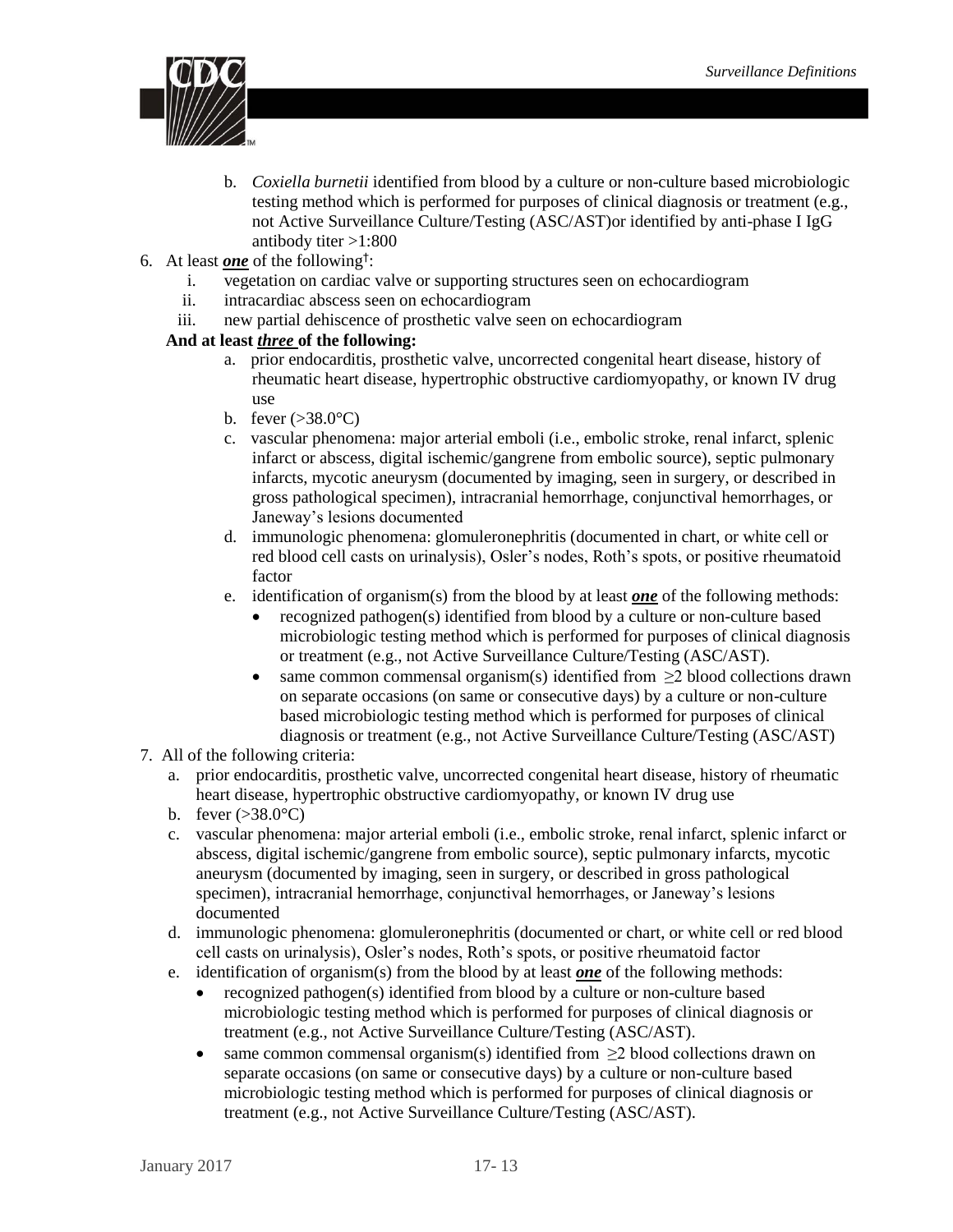

\*"Cardiac vegetation" includes vegetation on a pacemaker/ defibrillator lead.

† Which if equivocal is supported by clinical correlation (i.e., physician documentation of antimicrobial treatment for endocarditis).

## <span id="page-13-0"></span>**MED-Mediastinitis**

Mediastinitis must meet at least *one* of the following criteria:

- 1. Patient has organism(s) identified from mediastinal tissue or fluid by a culture or non-culture based microbiologic testing method which is performed for purposes of clinical diagnosis or treatment (e.g., not Active Surveillance Culture/Testing (ASC/AST).
- 2. Patient has evidence of mediastinitis on gross anatomic or histopathologic exam.
- 3. Patient has at least *one* of the following signs or symptoms: fever (>38.0°C), chest pain\*, or sternal instability\*

#### **And at least** *one* **of the following:**

- a. purulent drainage from mediastinal area
- b. mediastinal widening on imaging test
- 4. Patient ≤1 year of age has at least *one* of the following signs or symptoms: fever (>38.0°C), hypothermia (<36.0°C ), apnea\*, bradycardia\*, or sternal instability\*

## **And at least** *one* **of the following:**

- a. purulent drainage from mediastinal area
- b. mediastinal widening on imaging test
- \* *With no other recognized cause*

#### **Comment:**

• The mediastinal space is the area under the sternum and in front of the vertebral column, containing the heart and its large vessels, trachea, esophagus, thymus, lymph nodes, and other structures and tissues. It is divided into anterior, middle, posterior, and superior regions.

#### **Reporting instruction**

 Report mediastinitis (MED) following cardiac surgery that is accompanied by osteomyelitis as SSI-MED rather than SSI-BONE.

#### <span id="page-13-1"></span>**VASC-Arterial or venous infection**

#### **Note: If a patient meets the criteria for an LCBI in the presence of an intravascular infection report as an LCBI not as a VASC. \*\***

Arterial or venous infection must meet at least *one* of the following criteria:

- 1. Patient has organism(s) from extracted arteries or veins identified by a culture or non-culture based microbiologic testing method which is performed for purposes of clinical diagnosis or treatment (e.g., not Active Surveillance Culture/Testing (ASC/AST).
- 2. Patient has evidence of arterial or venous infection on gross anatomic or histopathologic exam.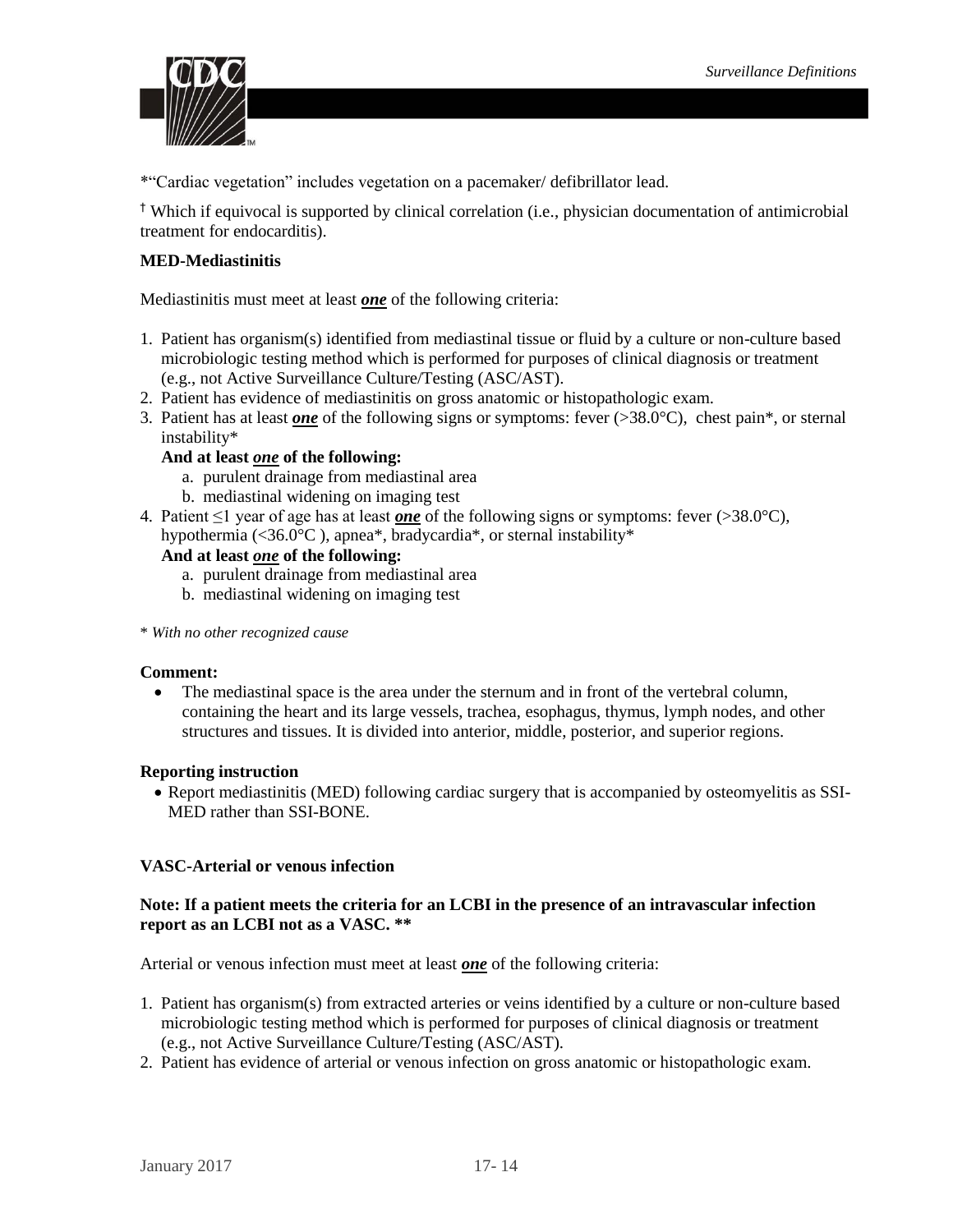

3. Patient has at least *one* of the following signs or symptoms: fever (>38.0°C), pain\*, erythema\*, or heat at involved vascular site\*

### *AND*

More than 15 colonies cultured from intravascular cannula tip using semi-quantitative culture method.

- 4. Patient has purulent drainage at involved vascular site.
- 5. Patient ≤1 year of age has at least *one* of the following signs or symptoms: fever (>38.0°C), hypothermia (<36.0°C), apnea\*, bradycardia\*, lethargy\*, pain\*, erythema\*, or heat at involved vascular site\*

## *AND*

More than 15 colonies cultured from intravascular cannula tip using semi-quantitative culture method.

\* *With no other recognized cause* 

## **Reporting instructions**

- Report infections of an arteriovenous graft, shunt, fistula or intravascular cannulation site without organism(s) identified from blood as CVS-VASC.
- Report Organ Space VASC infections as an SSI and not an LCBI when you have an SSI with secondary BSI**.**

\*\* Report intravascular infections with organism(s) identified from the blood and meeting the LCBI criteria, as BSI-LCBI. However, if **BOTH** of the following are present within the infection window period, mark the data field for risk factor "Central line" as "No":

• Pus at the site

*AND*

- Specimen collected from the site of one of the following, has at least one matching organism to organism(s) identified in a blood specimen:
	- o Arterial catheters
	- o Arteriovenous fistula
	- o Arteriovenous graft
	- o Extracorporeal membrane oxygenation (ECMO)
	- o Hemodialysis reliable outflow (HERO) dialysis catheters
	- o Intra-aortic balloon pump (IABP) devices
		- Non-accessed central line (not accessed nor inserted during the hospitalization)
		- **Peripheral IV or Midlines**
		- Ventricular Assist Device (VAD)

## <span id="page-14-0"></span>**EENT-EYE, EAR, NOSE THROAT, OR MOUTH INFECTION**

#### <span id="page-14-1"></span>**CONJ-Conjunctivitis**

Conjunctivitis must meet at least *one* of the following criteria:

1. Patient has organism(s) or virus identified from conjunctival scraping or purulent exudate obtained from the conjunctiva or contiguous tissues, (e.g., eyelid, cornea, meibomian glands, or lacrimal glands) by a culture or non-culture based microbiologic testing method which is performed for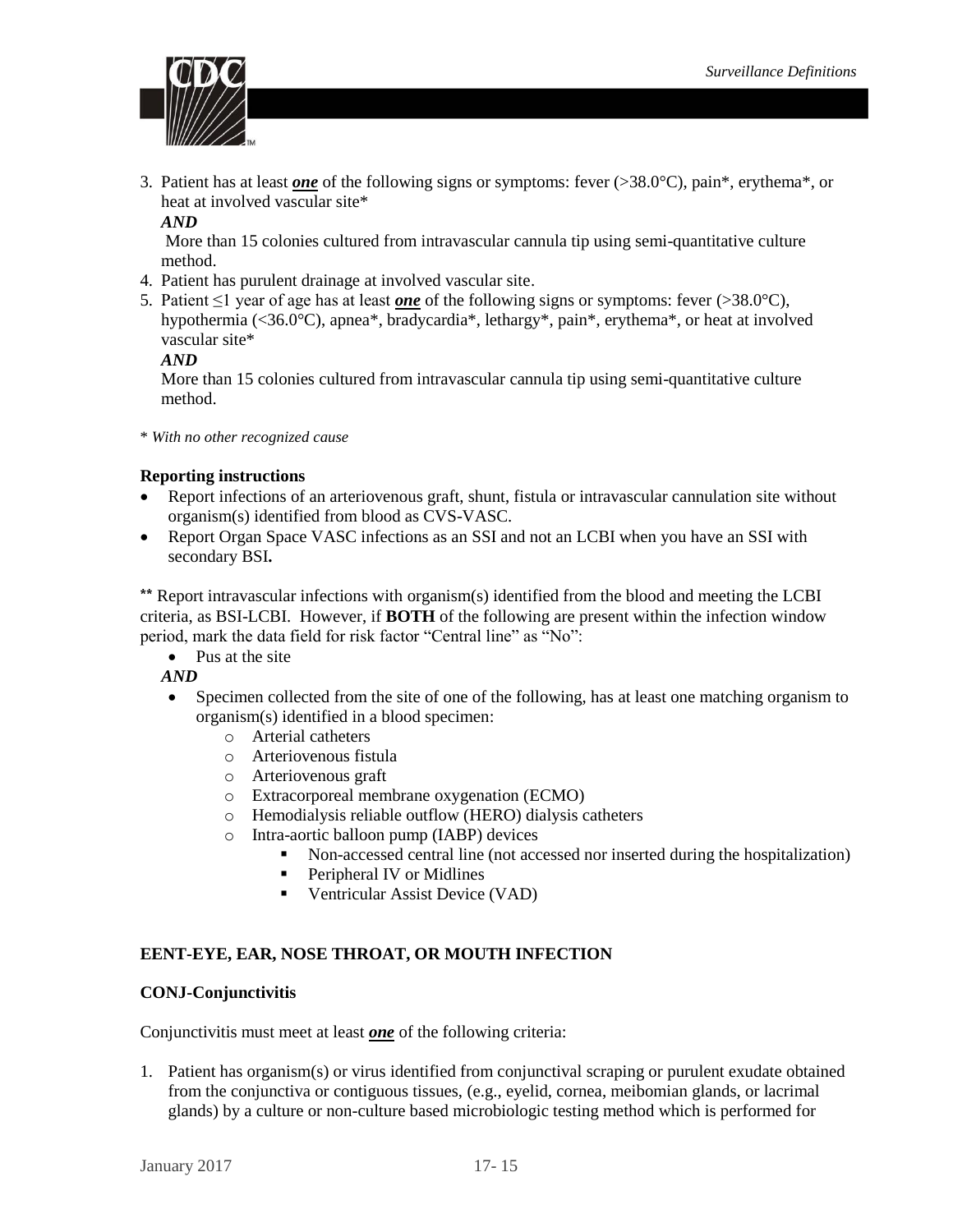

purposes of clinical diagnosis or treatment (e.g., not Active Surveillance Culture/Testing (ASC/AST).

- 2. Patient has pain or redness of conjunctiva or around eye
	- **And at least** *one* **of the following:**
		- a. WBCs and organism(s) seen on Gram stain of exudate
		- b. purulent exudate
		- c. multinucleated giant cells seen on microscopic examination of conjunctival exudate or scrapings
		- d. diagnostic single antibody titer (IgM) or 4-fold increase in paired sera (IgG) for organism

## **Reporting instructions**

- Report other infections of the eye as EYE.
- $\bullet$  Do not report chemical conjunctivitis, caused by silver nitrate (AgNO<sub>3</sub>), as a healthcare– associated infection.
- Do not report a separate case of conjunctivitis (CONJ) that occurs as a part of another viral illness (e.g., UR).

#### <span id="page-15-0"></span>**EAR-Ear, mastoid infection**

Ear and mastoid infections must meet at least *one* of the following criteria:

Otitis externa must meet at least *one* of the following criteria:

- 1. Patient has organism(s) identified from purulent drainage from ear canal by a culture or nonculture based microbiologic testing method which is performed for purposes of clinical diagnosis or treatment (e.g., not Active Surveillance Culture/Testing (ASC/AST).
- 2. Patient has at least *one* of the following: fever (>38.0°C), pain\*, or erythema\* *AND*

organism(s) seen on Gram stain of purulent drainage from ear canal.

Otitis media must meet at least *one* of the following criteria:

- 3. Patient has organism(s) identified from fluid from middle ear obtained during an invasive procedure (e.g., tympanocentesis) by a culture or non-culture based microbiologic testing method which is performed for purposes of clinical diagnosis or treatment (e.g., not Active Surveillance Culture/Testing (ASC/AST).
- 4. Patient has at least *two* of the following: fever (>38.0°C), pain \*, inflammation\*, retraction\* or decreased mobility of eardrum\*, or fluid behind eardrum\*.

Otitis interna must meet at least *one* of the following criteria:

- 5. Patient has organism(s) identified from fluid from inner ear obtained during an invasive procedure by a culture or non-culture based microbiologic testing method which is performed for purposes of clinical diagnosis or treatment (e.g., not Active Surveillance Culture/Testing (ASC/AST).
- 6. Patient has a physician diagnosis of inner ear infection.

Mastoiditis must meet at least *one* of the following criteria:

7. Patient has organism(s) identified from fluid or tissue from mastoid by a culture or non-culture based microbiologic testing method which is performed for purposes of clinical diagnosis or treatment (e.g., not Active Surveillance Culture/Testing (ASC/AST).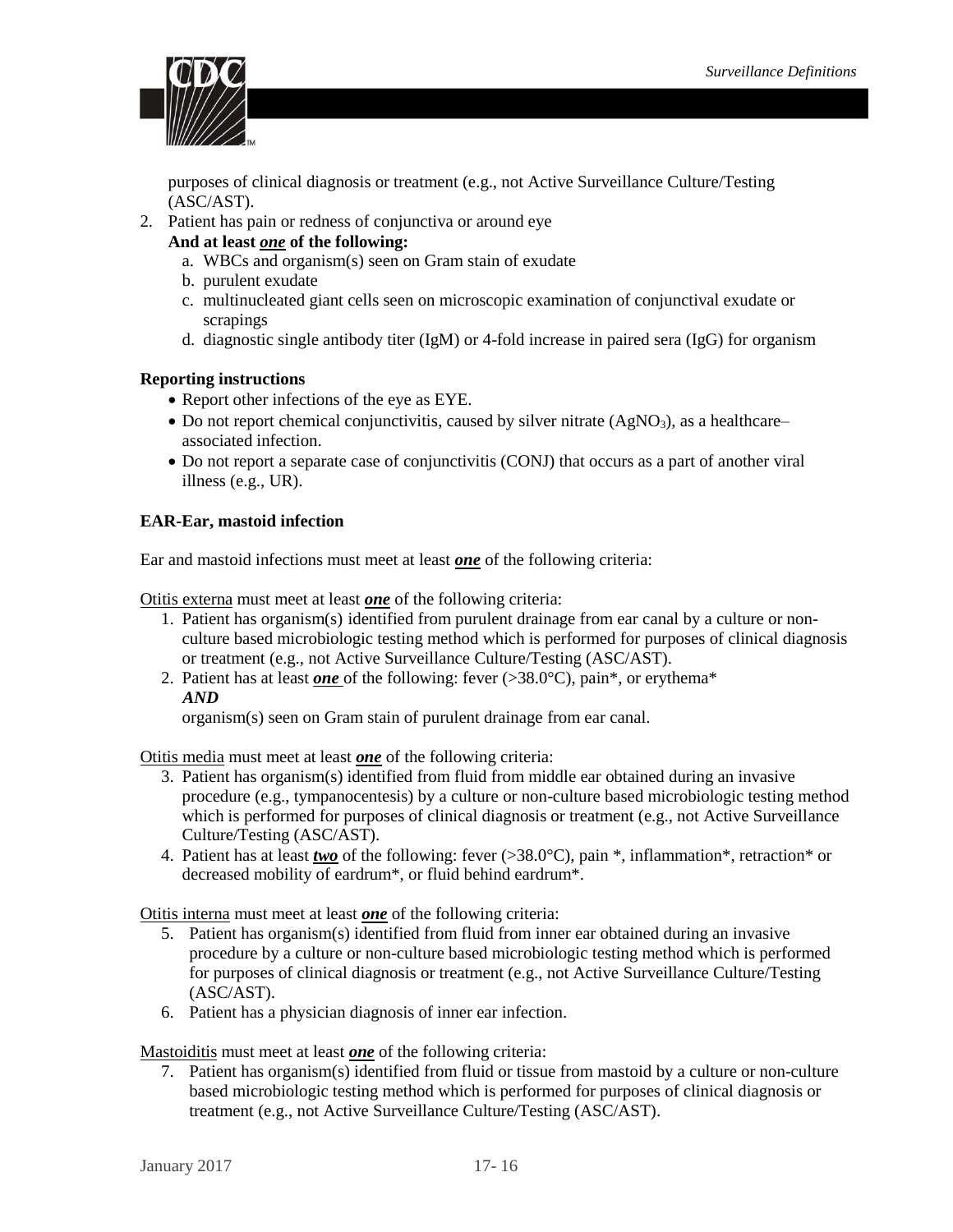

8. Patient has at least *two* of the following: fever (>38.0°C), pain or tenderness\*, post auricular swelling\*, erythema\*, headache\*, or facial paralysis\*

## **And at least** *one* **of the following:**

- a. organism(s) seen on Gram stain of fluid or tissue from mastoid
- b. imaging test evidence suggestive of infection (e.g., CT scan), which if equivocal is supported by clinical correlation (i.e., physician documentation of antimicrobial treatment for mastoid infection).

*\* With no other recognized cause* 

#### <span id="page-16-0"></span>**EYE-Eye infection, other than conjunctivitis**

An infection of the eye, other than conjunctivitis, must meet at least *one* of the following criteria:

- 1. Patient has organism(s) identified from anterior or posterior chamber or vitreous fluid by a culture or non-culture based microbiologic testing method which is performed for purposes of clinical diagnosis or treatment (e.g., not Active Surveillance Culture/Testing (ASC/AST).
- 2. Patient has at least *two* of the following signs or symptoms with no other recognized cause: eye pain, visual disturbance, or hypopyon *AND*

physician initiates antimicrobial therapy within *two* days of onset or worsening of symptoms

#### <span id="page-16-1"></span>**ORAL-Oral cavity infection (mouth, tongue, or gums)**

Oral cavity infections must meet at least *one* of the following criteria:

- 1. Patient has organism(s) identified from abscess or purulent material from tissues of oral cavity by a culture or non-culture based microbiologic testing method which is performed for purposes of clinical diagnosis or treatment (e.g., not Active Surveillance Culture/Testing (ASC/AST).
- 2. Patient has an abscess or other evidence of oral cavity infection found on invasive procedure, gross anatomic exam, or histopathologic exam.
- 3. Patient has at least *one* of the following signs or symptoms with no other recognized cause: ulceration, raised white patches on inflamed mucosa, or plaques on oral mucosa

#### **And at least** *one* **of the following:**

- a. virus identified from mucosal scrapings or exudate by a culture or non-culture based microbiologic testing method which is performed for purposes of clinical diagnosis or treatment (e.g., not Active Surveillance Culture/Testing (ASC/AST).
- b. multinucleated giant cells seen on microscopic examination of mucosal scrapings or exudate
- c. diagnostic single antibody titer (IgM) or 4-fold increase in paired sera (IgG) for organism
- d. fungal elements seen on microscopic exam of mucosal scrapings or exudate (e.g., Gram stain, KOH )
- e. physician initiates antimicrobial therapy within 2 days of onset or worsening of symptoms

#### **Reporting instruction**

 Report healthcare–associated primary herpes simplex infections of the oral cavity as ORAL; recurrent herpes infections are not healthcare associated.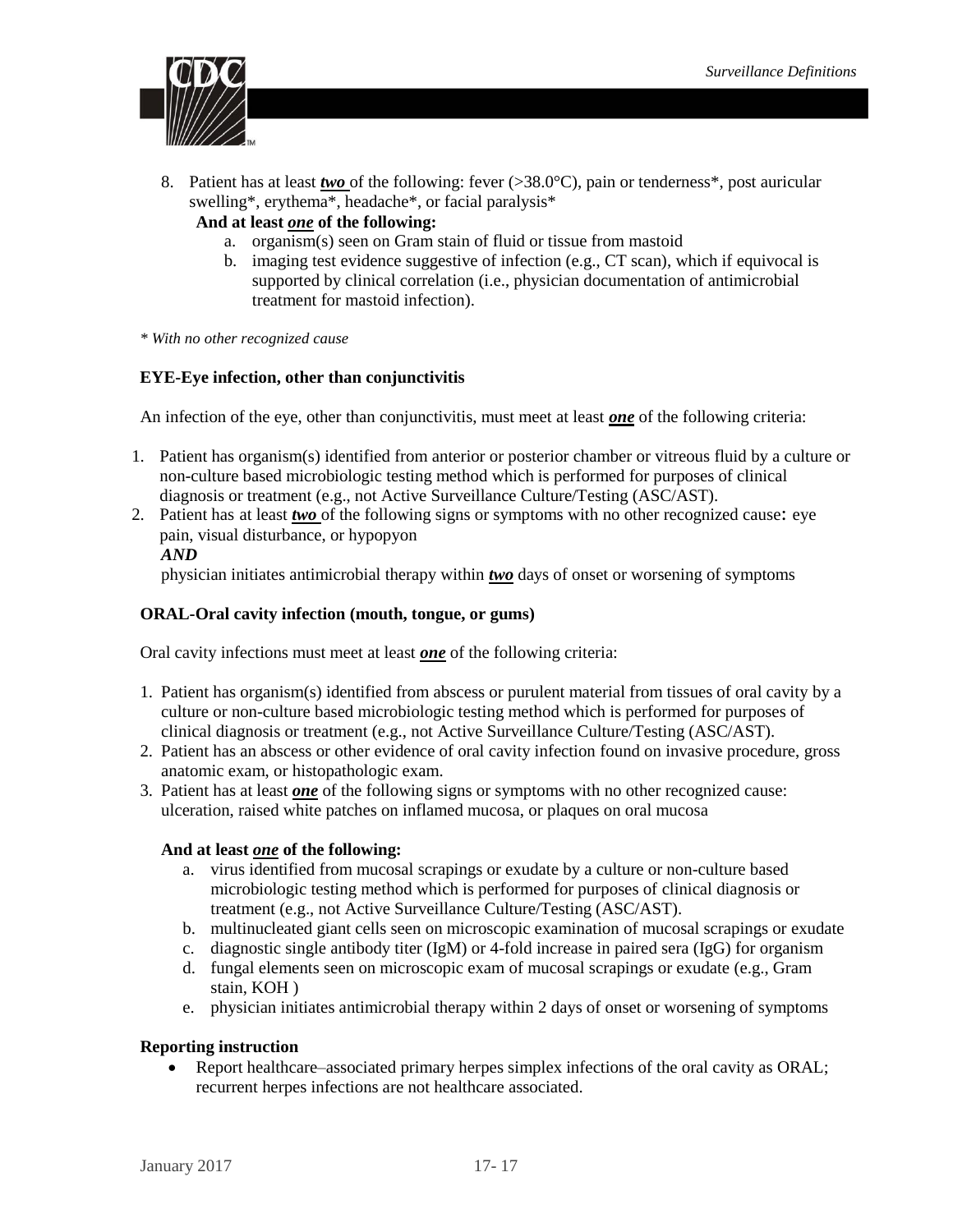

### <span id="page-17-0"></span>**SINU-Sinusitis**

Sinusitis must meet at least *one* of the following criteria:

- 1. Patient has organism(s) identified from fluid or tissue from the sinus cavity obtained during an invasive procedure by a culture or non-culture based microbiologic testing method which is performed for purposes of clinical diagnosis or treatment (e.g., not Active Surveillance Culture/Testing (ASC/AST).
- 2. Patient has at least *one* of the following signs or symptoms: fever (>38.0°C), pain or tenderness over the involved sinus\*, headache\*, purulent exudate\*, or nasal obstruction\* *AND*

Imaging test evidence of sinusitis (e.g., x-ray, CT scan)

*\* With no other recognized cause* 

## <span id="page-17-1"></span>**UR-Upper respiratory tract infection, pharyngitis, laryngitis, epiglottitis**

Upper respiratory tract infections must meet at least *one* of the following criteria:

1. Patient has at least *two* of the following signs or symptoms: fever (>38.0°C), erythema of pharynx\*, sore throat\*, cough\*, hoarseness\*, or purulent exudate in throat\*

#### **And at least** *one* **of the following:**

- a. organism(s) identified from upper respiratory site [i.e. larynx, pharynx, and epiglottis] by a culture or non-culture based microbiologic testing method which is performed for purposes of clinical diagnosis or treatment (e.g., not Active Surveillance Culture/Testing (ASC/AST). Note: excludes sputum because sputum is not an upper respiratory specimen.
- b. diagnostic single antibody titer (IgM) or 4-fold increase in paired sera (IgG) for organism
- c. physician diagnosis of an upper respiratory infection
- 2. Patient has an abscess on gross anatomical or histopathologic exam or imaging test.
- 3. Patient  $\leq 1$  year of age has at least *two* of the following signs or symptoms: fever (>38.0°C), hypothermia (<36.0°C), apnea\*, bradycardia\*, nasal discharge\*, or purulent exudate in throat\*

**And at least** *one* **of the following:** 

- a. organism(s) identified from upper respiratory site [i.e. larynx, pharynx, and epiglottis] by a culture or non-culture based microbiologic testing method which is performed for purposes of clinical diagnosis or treatment (e.g., not Active Surveillance Culture/Testing (ASC/AST). Note: excludes sputum because sputum is not an upper respiratory specimen.
- b. diagnostic single antibody titer (IgM) or 4-fold increase in paired sera (IgG) for organism
- c. physician diagnosis of an upper respiratory infection

*\* With no other recognized cause*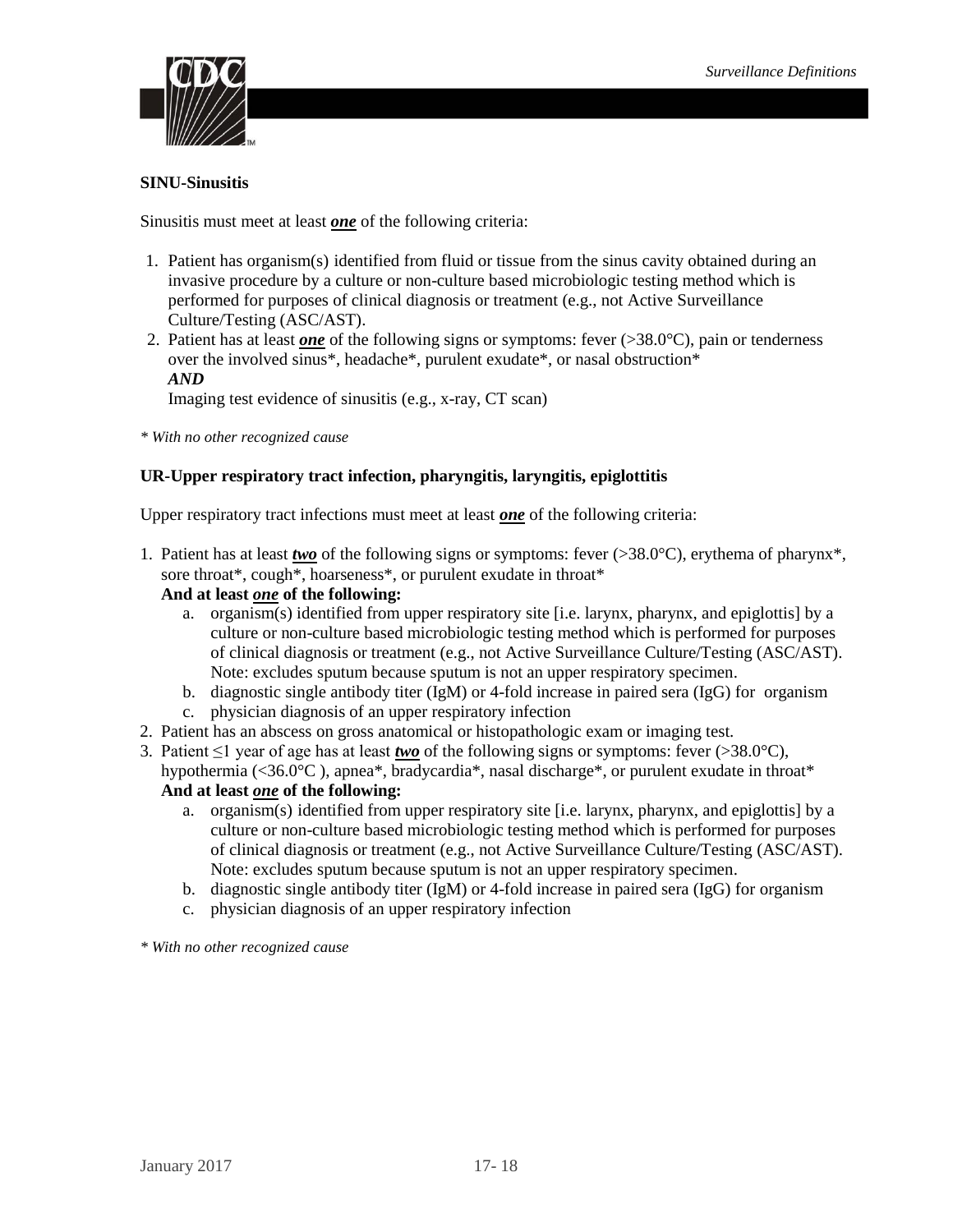

## <span id="page-18-0"></span>**GI-GASTROINTESTINAL SYSTEM INFECTION**

### <span id="page-18-1"></span>**CDI-***Clostridium difficile* **Infection**

Clostridium difficile infection must meet at least *one* of the following criteria:

- 1. Positive test for toxin-producing *C. difficile* on an unformed stool specimen (conforms to the shape of the container).  $^{1,2}$
- 2. Patient has evidence of pseudomembranous colitis on gross anatomic (includes endoscopic exams) or histopathologic exam.

#### **Comments:**

- The date of event for CDI criterion 1, will always be the specimen collection date of the unformed stool, i.e., not the date of onset of unformed stool.
- A positive test for toxin-producing *C. difficile* and an unformed stool specimen is a single element and both are required to meet criterion 1.

#### **Reporting instructions**

- Report the CDI and the GE or GIT  $\underline{if}$  additional enteric organism(s) are identified and criteria are met for GE or GIT.
- Report each new GI-CDI according to the Repeat Infection Timeframe (RIT) rule for HAIs (see NHSN HAI definitions in [Chapter 2](https://www.cdc.gov/nhsn/PDFs/pscManual/2PSC_IdentifyingHAIs_NHSNcurrent.pdf) for further details and guidance).
- CDI laboratory-identified event (LabID Event) categorizations (e.g., recurrent CDI assay, incident CDI assay, healthcare facility-onset, community-onset, community-onset healthcare facility-associated) do **not** apply to HAIs; including *C. difficile* associated gastrointestinal infections (GI-CDI).

#### <span id="page-18-2"></span>**GE-Gastroenteritis (excluding** *C. difficile* **infections)**

Gastroenteritis must meet at least *one* of the following criteria:

- 1. Patient has an acute onset of diarrhea (liquid stools for > 12 hours) and no likely noninfectious cause (e.g., diagnostic tests, therapeutic regimen other than antimicrobial agents, acute exacerbation of a chronic condition, or psychological stress information).
- 2. Patient has at least *two* of the following signs or symptoms: nausea\*, vomiting\*, abdominal pain\*, fever ( $>38.0^{\circ}$ C), or headache\*

#### **And at least** *one* **of the following:**

- a. an enteric pathogen is identified from stool or rectal swab by a culture or non-culture based microbiologic testing method which is performed for purposes of clinical diagnosis or treatment (e.g., not Active Surveillance Culture/Testing (ASC/AST).
- b. an enteric pathogen is detected by microscopy on stool
- c. diagnostic single antibody titer (IgM) or 4-fold increase in paired sera (IgG) for organism

*\* With no other recognized cause*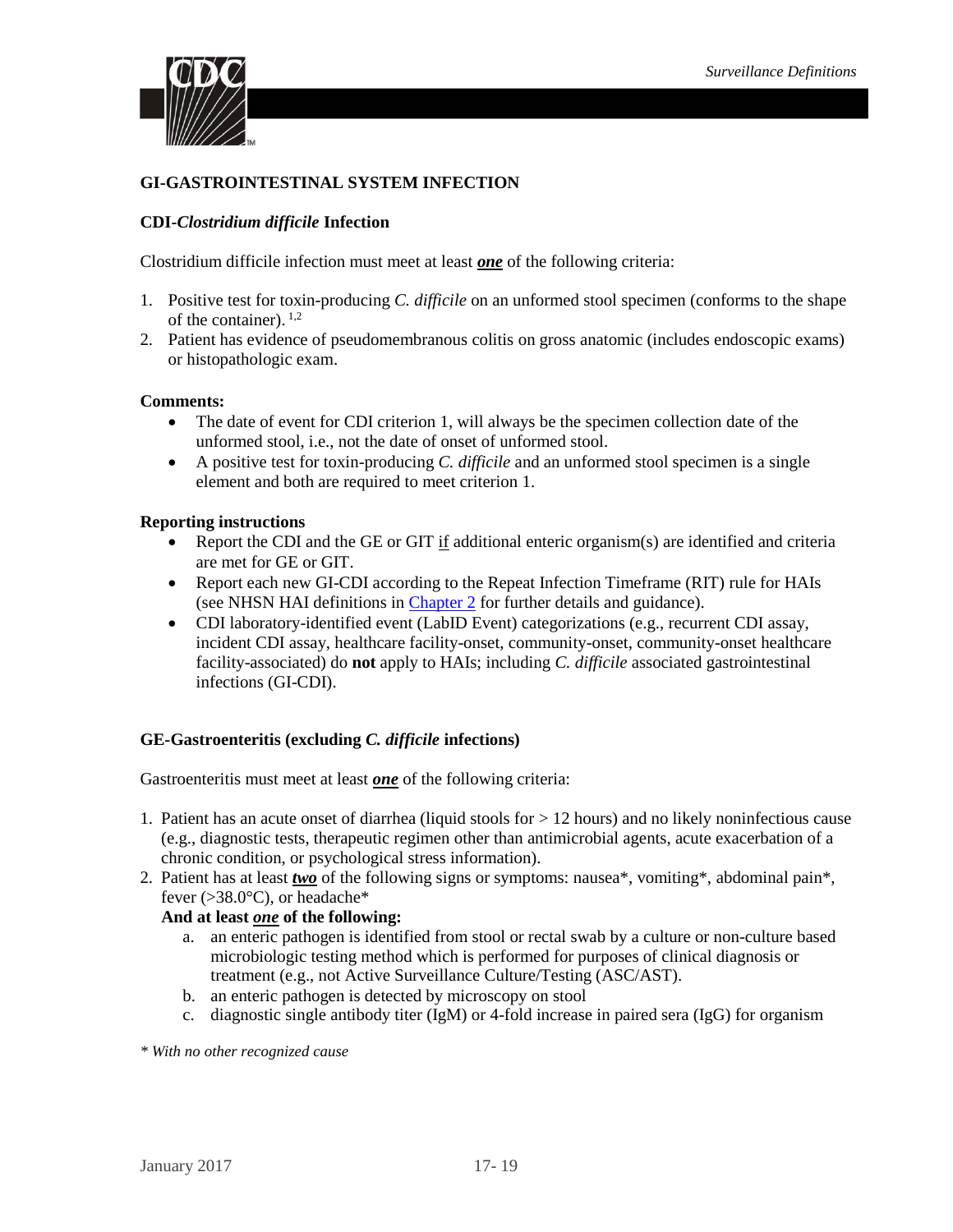

#### **Comment:**

• The reference to "enteric pathogens" describes pathogens that are not considered to be normal flora of the intestinal tract. Enteric pathogens identified on culture or with the use of other diagnostic laboratory tests include but are not limited to *Salmonella, Shigella, Yersinia, Campylobacter, or Giardia*

#### **Reporting instruction**

• Report only GI-GIT using the event date as that of GI-GIT if the patient meets criteria for both GI-GE and GI-GIT.

#### <span id="page-19-0"></span>**GIT**-**Gastrointestinal tract infection (esophagus, stomach, small and large bowel, and rectum) excluding gastroenteritis, appendicitis, and** *C. difficile* **infection**

Gastrointestinal tract infections, excluding, gastroenteritis and appendicitis, must meet at least *one* of the following criteria:

- 1. Patient has an abscess or other evidence of infection on gross anatomic or histopathologic exam of gastrointestinal tract.
- 2. Patient has at least *two* of the following signs or symptoms compatible with infection of the organ or tissue involved: fever (>38.0°C), nausea\*, vomiting\*, pain\*or tenderness\*, odynophagia\*, or dysphagia\*

### **And at least** *one* **of the following:**

- a. organism(s) identified from drainage or tissue obtained during an invasive procedure or from drainage from an aseptically-placed drain by a culture or non-culture based microbiologic testing method which is performed for purposes of clinical diagnosis or treatment (e.g., not Active Surveillance Culture/Testing (ASC/AST).
- b. organism(s) seen on Gram stain or fungal elements seen on KOH stain or multinucleated giant cells seen on microscopic examination of drainage or tissue obtained during an invasive procedure or from drainage from an aseptically-placed drain
- c. organism(s) identified from blood by a culture or non-culture based microbiologic testing method which is performed for purposes of clinical diagnosis or treatment (e.g., not Active Surveillance Culture/Testing (ASC/AST). The organism(s) identified in the blood must contain at least one MBI organism (See Appendix A of the BSI protocol) *AND*

imaging test evidence suggestive of gastrointestinal infection (e.g., endoscopic exam, MRI, CT scan), which if equivocal is supported by clinical correlation (i.e., physician documentation of antimicrobial treatment for gastrointestinal tract infection).

d. imaging test evidence suggestive of infection (e.g., endoscopic exam, MRI, CT scan), which if equivocal is supported by clinical correlation (i.e., physician documentation of antimicrobial treatment for gastrointestinal tract infection).

*\* With no other recognized cause*

#### **Reporting instruction**

• Report only GI-GIT using the event date as that of GI-GIT if the patient meets criteria for both GI-GE and GI-GIT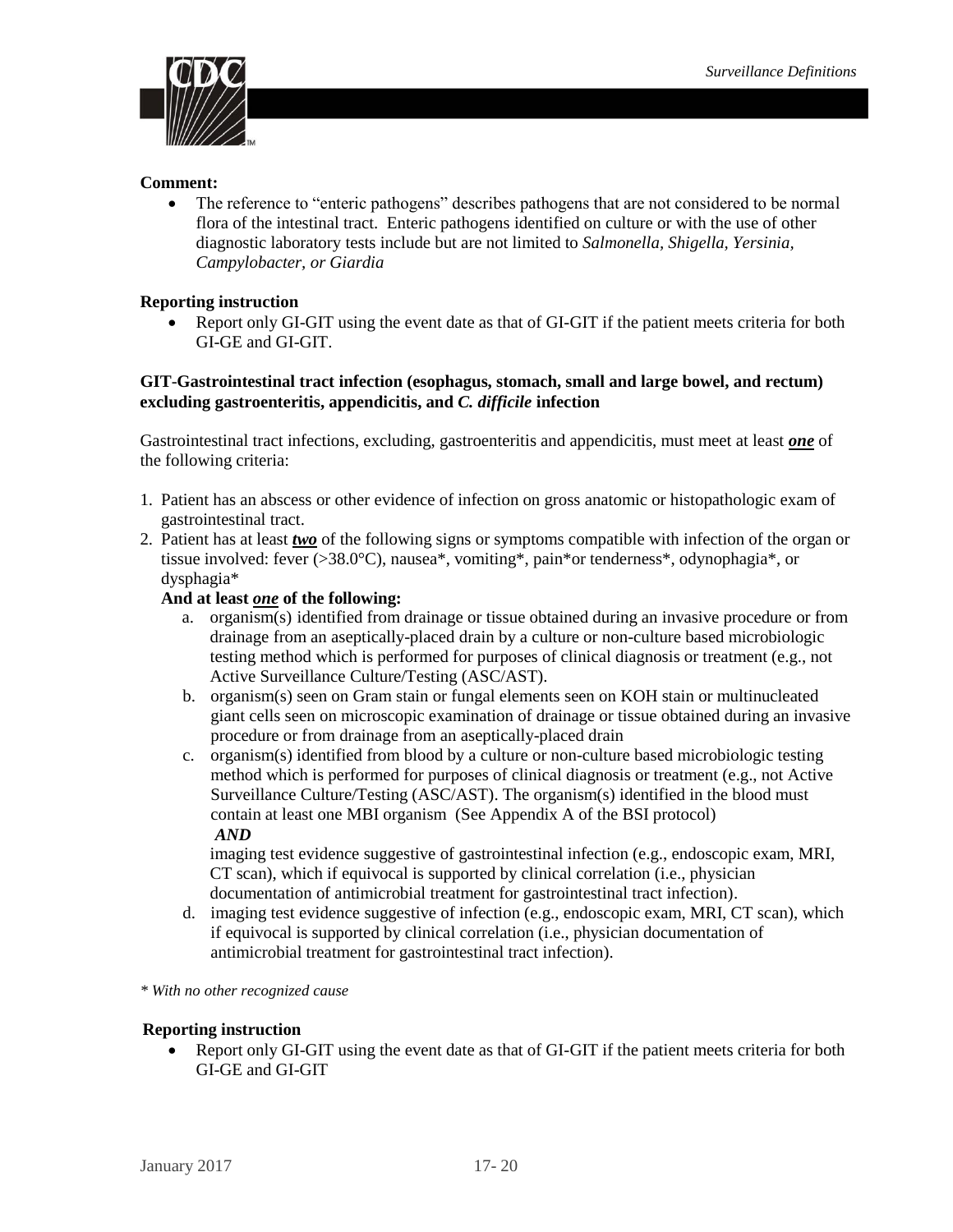

<span id="page-20-0"></span>**IAB-Intraabdominal infection, not specified elsewhere including gallbladder, bile ducts, liver (excluding viral hepatitis), spleen, pancreas, peritoneum, subphrenic or subdiaphragmatic space, or other intraabdominal tissue or area not specified elsewhere** 

Intraabdominal infections must meet at least *one* of the following criteria:

- 1. Patient has organism(s) identified from an abscess or from purulent material from intraabdominal space by a culture or non-culture based microbiologic testing method which is performed for purposes of clinical diagnosis or treatment (e.g., not Active Surveillance Culture/Testing (ASC/AST).
- 2. Patient has at least one of the following:
	- a. abscess or other evidence of intraabdominal infection on gross anatomic or histopathologic exam
	- b. abscess or other evidence of intraabdominal infection on gross anatomic or histopathologic exam

*AND*

organism(s) identified from blood by a culture or non-culture based microbiologic testing method, which is performed for purposes of clinical diagnosis or treatment (e.g., not Active Surveillance Culture/Testing (ASC/AST). The organism(s) identified in the blood must contain at least one MBI organism. See Appendix A of the BSI protocol:

3. Patient has at least *two* of the following: fever (>38.0°C), nausea\*, vomiting\*, abdominal pain\*, or jaundice\*

### **And at least** *one* **of the following:**

- a. organism(s) seen on Gram stain or identified from fluid or tissue obtained during invasive procedure or from an aseptically-placed drain (e.g., closed suction drainage system, open drain, T-tube drain, CT guided drainage)by a culture or non-culture based microbiologic testing method which is performed for purposes of clinical diagnosis or treatment (e.g., not Active Surveillance Culture/Testing (ASC/AST).
- b. organism(s) identified from blood by a culture or non-culture based microbiologic testing method which is performed for purposes of clinical diagnosis or treatment (e.g., not Active Surveillance Culture/Testing (ASC/AST). The organism(s) identified in the blood must contain at least one MBI organism(See Appendix A of the BSI protocol) *AND*

imaging test evidence suggestive of infection (e.g., ultrasound, CT scan, MRI, ERCP, radiolabel scans [gallium, technetium, etc.] or on abdominal x-ray), which if equivocal is supported by clinical correlation (i.e., physician documentation of antimicrobial treatment for intraabdominal infection).

*\* With no other recognized cause*

#### **Reporting instruction**

- Use criterion 1 for reporting organism(s) identified from purulent or abscess material in the intraabdominal space (e.g., organism(s) identified from drainage of abscess or pus from an indwelling drain, or CT guided drainage can be applied to this criteria)
- <span id="page-20-1"></span> Use criterion 3a for reporting organism(s) identified from the intraabdominal space that were not identified from an abscess or purulent material. Do not report pancreatitis (an inflammatory syndrome characterized by abdominal pain, nausea, and vomiting associated with high serum levels of pancreatic enzymes) unless it is determined to be infectious in origin.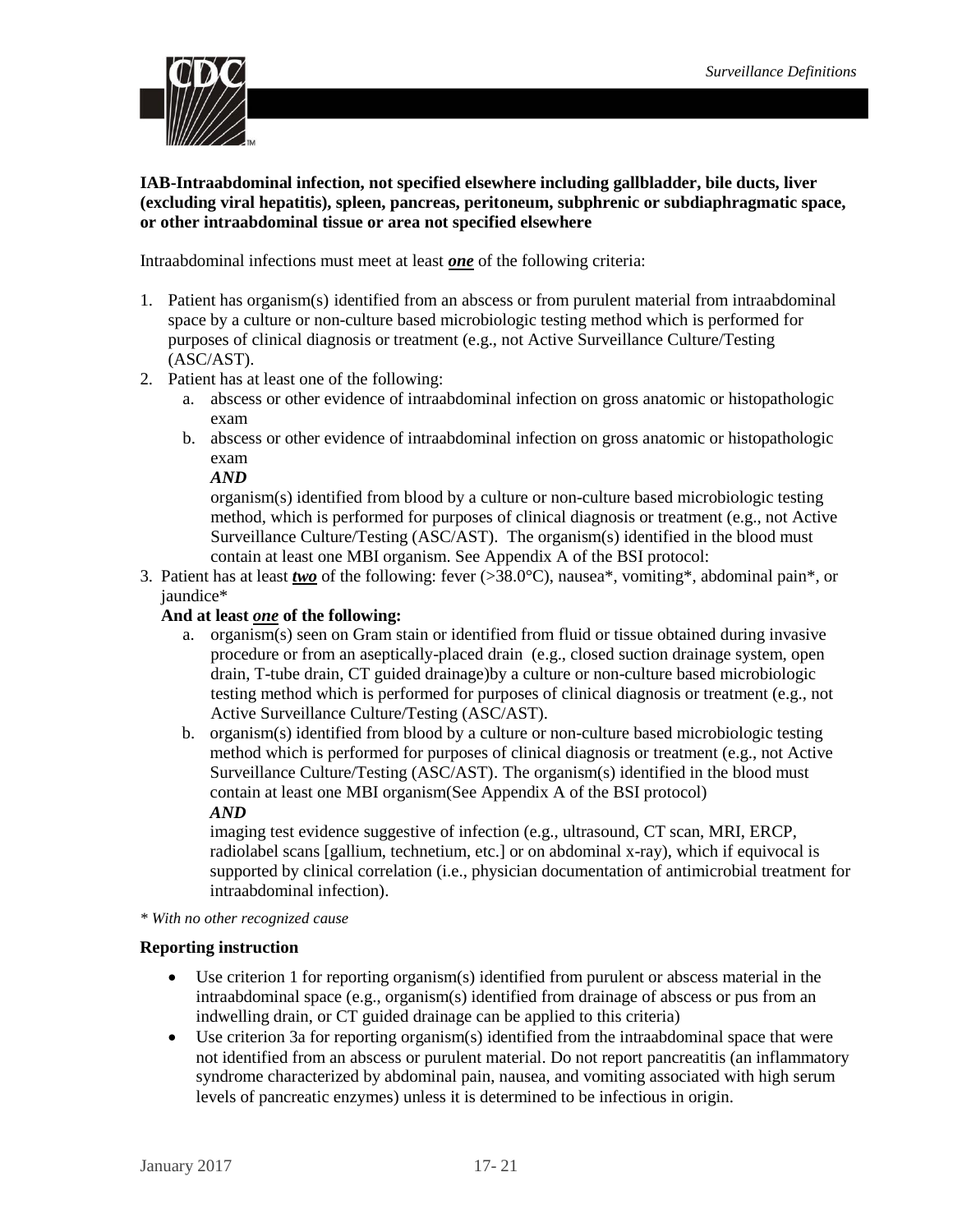

## **NEC-Necrotizing enterocolitis**

Necrotizing enterocolitis in infants **(**≤1 year of age) must meet one of the following criteria:

1. Infant has at least *one* of the clinical and *one* of the imaging test findings from the lists below:

## **At least** *one* **clinical sign:**

- a. bilious aspirate**\*\*** (see **Note**)
- b. vomiting
- c. abdominal distention
- d. occult or gross blood in stools (with no rectal fissure)

#### **And at least** *one* **imaging test finding which if equivocal is supported by clinical correlation (i.e., physician documentation of antimicrobial treatment for NEC):**

- a. Pneumatosis intestinalis
- b. Portal venous gas (Hepatobiliary gas)
- c. Pneumoperitoneum

**\*\*Note:** Bilious aspirate from a transpyloric feeding tube should be excluded

- 2. Surgical NEC: Infant has at least *one* of the following surgical findings:
	- a. surgical evidence of extensive bowel necrosis (>2 cm of bowel affected)
	- b. surgical evidence of pneumatosis intestinalis with or without intestinal perforation

### **Reporting instruction**

 Necrotizing enterocolitis (NEC) criteria include neither a site-specific specimen nor organism identified from blood specimen, however an **exception** for assigning a BSI secondary to NEC is provided. A BSI is considered secondary to NEC if the patient meets one of the two NEC criteria **AND** an organism identified from blood specimen collected during the secondary BSI attribution period is an LCBI pathogen, or the same common commensal is identified from two or more blood specimens drawn on separate occasions collected on the same or consecutive days.

## <span id="page-21-0"></span>**LRI- LOWER RESPIRATORY INFECTION, OTHER THAN PNEUMONIA**

#### <span id="page-21-1"></span>**LUNG-Other infection of the lower respiratory tract**

Other infections of the lower respiratory tract must meet at least *one* of the following criteria:

- 1. Patient has organism(s) seen on Gram stain or identified from lung tissue or pleural fluid (when pleural fluid was obtained during thoracentesis or initial placement of chest tube and NOT from an indwelling chest tube) by a culture or non-culture based microbiologic testing method which is performed for purposes of clinical diagnosis or treatment (e.g., not Active Surveillance Culture/Testing (ASC/AST).
- 2. Patient has a lung abscess or other evidence of infection (e.g., empyema) on gross anatomic or histopathologic exam.
- 3. Patient has imaging test evidence of abscess or infection (excludes imaging test evidence of pneumonia) which if equivocal is supported by clinical correlation (i.e., physician documentation of antimicrobial treatment for lung infection).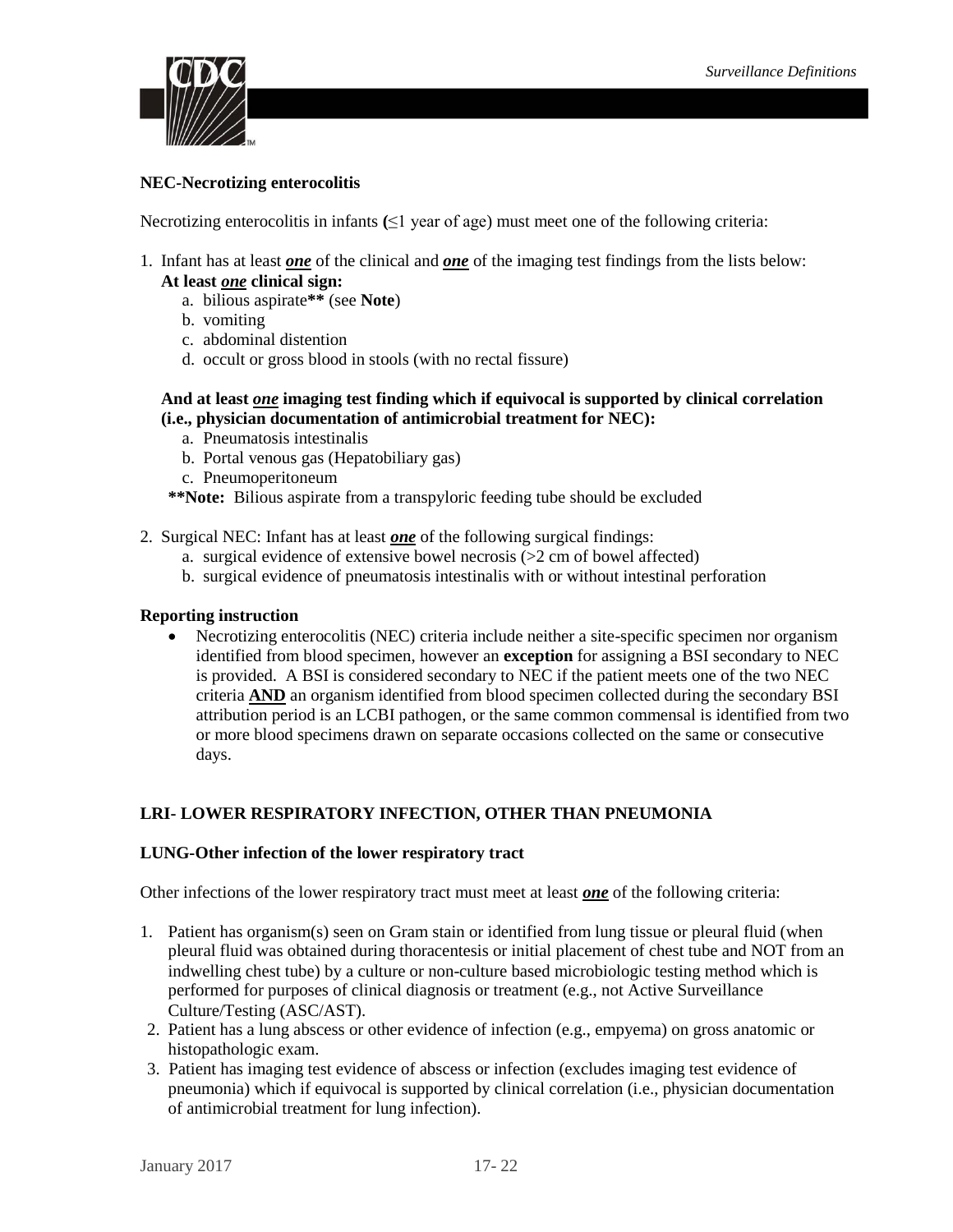

#### **Reporting instruction**

• If patient meets LUNG and PNEU report as PNEU only, unless the LUNG is a surgical site organ/space infection, in which case, report both PNEU and SSI-LUNG.

## <span id="page-22-0"></span>**REPR-REPRODUCTIVE TRACT INFECTION**

#### <span id="page-22-1"></span>**EMET-Endometritis**

Endometritis must meet at least *one* of the following criteria:

- 1. Patient has organism(s) identified from endometrial fluid or tissue (including amniotic fluid) by a culture or non-culture based microbiologic testing method which is performed for purposes of clinical diagnosis or treatment (e.g., not Active Surveillance Culture/Testing (ASC/AST).
- 2. Patient has at least *two* of the following signs or symptoms: fever (>38.0°C), pain or tenderness (uterine or abdominal)\*, or purulent drainage from uterus.

*\* With no other recognized cause*

#### **Reporting instructions**

- Do not report an HAI chorioamnionitis as EMET (see OREP).
- Do not report subsequent postpartum endometritis after a vaginal delivery as an HAI if a patient is admitted with POA chorioamnionitis (OREP). (See next bullet for endometritis following a C-section).
- Report as an organ space SSI-EMET if a C-section was performed on a patient with chorioamnionitis, and the patient later develops endometritis.

#### <span id="page-22-2"></span>**EPIS-Episiotomy infection**

Episiotomy infections must meet at least *one* of the following criteria:

- 1. Postvaginal delivery patient has purulent drainage from the episiotomy.
- 2. Postvaginal delivery patient has an episiotomy abscess.

#### **Comment:**

Episiotomy is not considered an operative procedure in NHSN.

#### <span id="page-22-3"></span>**OREP- Deep pelvic tissue infection or other infection of the male or female reproductive tract (epididymis, testes, prostate, vagina, ovaries, uterus, chorioamnionitis, excluding vaginitis, endometritis or vaginal cuff infections)**

Must meet at least *one* of the following criteria:

1. Patient has organism(s) identified from tissue or fluid from affected site (excludes urine and vaginal swabs) by a culture or non-culture based microbiologic testing method which is performed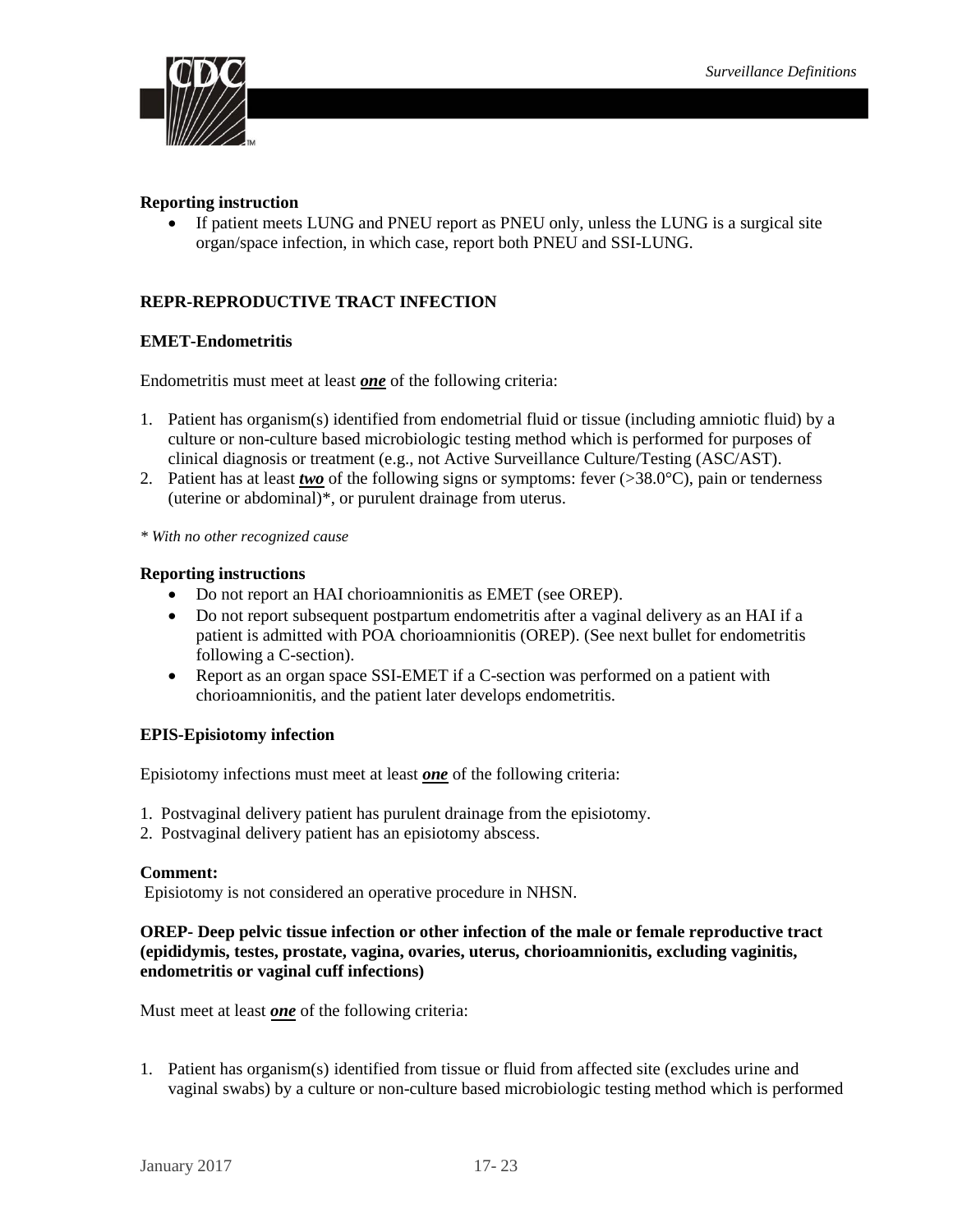

for purposes of clinical diagnosis or treatment (e.g., not Active Surveillance Culture/Testing (ASC/AST).

- 2. Patient has an abscess or other evidence of infection of affected site on gross anatomic or histopathologic exam.
- 3. Patient has **suspected infection of** one of the listed OREP sites and *two* of the following localized signs or symptoms: fever  $(>38.0^{\circ}C)$ , nausea\*, vomiting\*, pain or tenderness\*, or dysuria\*

## **And at least** *one* **of the following:**

- a. organism(s )identified from blood by a culture or non-culture based microbiologic testing method which is performed for purposes of clinical diagnosis or treatment (e.g., not Active Surveillance Culture/Testing (ASC/AST).
- b. physician initiates antimicrobial therapy within *two* days of onset or worsening of symptoms

*\* With no other recognized cause*

## **Reporting instructions**

- Report endometritis as EMET.
- Report vaginal cuff infections as VCUF.
- If patient has epididymitis, prostatitis, or orchitis and meets OREP criteria, and they also meet UTI criteria, report UTI only, unless the OREP is a surgical site organ/space infection, in which case, only OREP should be reported.

## <span id="page-23-0"></span>**VCUF-Vaginal cuff infection**

Vaginal cuff infections must meet at least *one* of the following criteria:

- 1. Post hysterectomy patient has purulent drainage from the vaginal cuff on gross anatomic exam.
- 2. Post hysterectomy patient has an abscess or other evidence of infection at the vaginal cuff on gross anatomic exam.
- 3. Post hysterectomy patient has organism(s) identified from fluid or tissue obtained from the vaginal cuff by a culture or non-culture based microbiologic testing method which is performed for purposes of clinical diagnosis or treatment (e.g., not Active Surveillance Culture/Testing (ASC/AST).

#### **Reporting instruction**

• Report vaginal cuff infections as SSI-VCUF.

#### <span id="page-23-1"></span>**SST-SKIN AND SOFT TISSUE INFECTION**

#### <span id="page-23-2"></span>**BRST-Breast infection or mastitis**

A breast abscess or mastitis must meet at least *one* of the following criteria:

- 1. Patient has organism(s) identified from affected breast tissue or fluid obtained by invasive procedure by a culture or non-culture based microbiologic testing method which is performed for purposes of clinical diagnosis or treatment (e.g., not Active Surveillance Culture/Testing (ASC/AST).
- 2. Patient has a breast abscess or other evidence of infection on gross anatomic or histopathologic exam.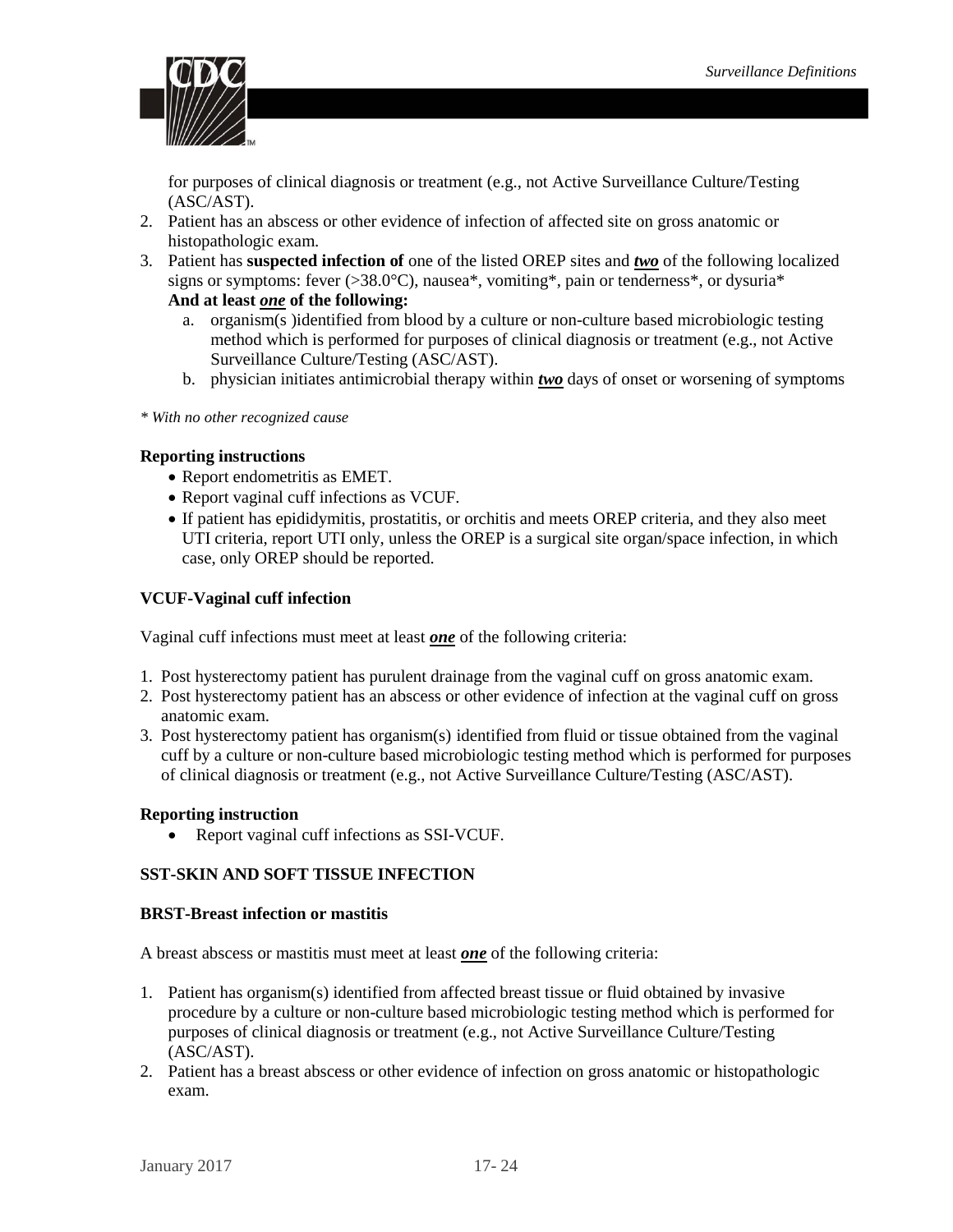

3. Patient has fever  $(>\!\!38.0^{\circ}\mathrm{C})$  and local inflammation of the breast, *AND*

Physician initiates antimicrobial therapy within 2 days of onset or worsening of symptoms.

#### **Reporting instruction**

- For SSI after a BRST procedure: if the infection is in the subcutaneous region report as a superficial incisional SSI, and if the infection involves the muscle/fascial level report as a deep incisional SSI.
- BRST Criterion 3, above, cannot be applied to Surgical Site Infections.

#### <span id="page-24-0"></span>**BURN-Burn infection**

Burn infections must meet the following criteria:

1. Patient has a change in burn wound appearance or character, such as rapid eschar separation, or dark brown, black, or violaceous discoloration of the eschar,

#### *AND*

Organism(s) identified from blood by a culture or non-culture based microbiologic testing method which is performed for purposes of clinical diagnosis or treatment (e.g., not Active Surveillance Culture/Testing (ASC/AST).

#### <span id="page-24-1"></span>**CIRC-Newborn circumcision infection**

Circumcision infection in a newborn (≤30 days old) must meet at least *one* of the following criteria:

- 1. Newborn has purulent drainage from circumcision site.
- 2. Newborn has at least *one* of the following signs or symptoms at circumcision site: erythema\*, swelling\*, or tenderness\*,

#### *AND*

Pathogen identified from circumcision site by a culture or non-culture based microbiologic testing method which is performed for purposes of clinical diagnosis or treatment (e.g., not Active Surveillance Culture/Testing (ASC/AST).

**3.** Newborn has at least *one* of the following signs or symptoms at circumcision site: erythema\*, swelling\*, or tenderness\*,

#### *AND*

Common commensal is identified from circumcision site by a culture or non-culture based microbiologic testing method which is performed for purposes of clinical diagnosis or treatment (e.g., not Active Surveillance Culture/Testing (ASC/AST),

#### *AND*

Physician initiates antimicrobial therapy within *two* days on onset or worsening of symptoms.

*\* With no other recognized cause*

#### <span id="page-24-2"></span>**DECU-Decubitus ulcer infection, including both superficial and deep infections**

Decubitus ulcer infections must meet the following criterion: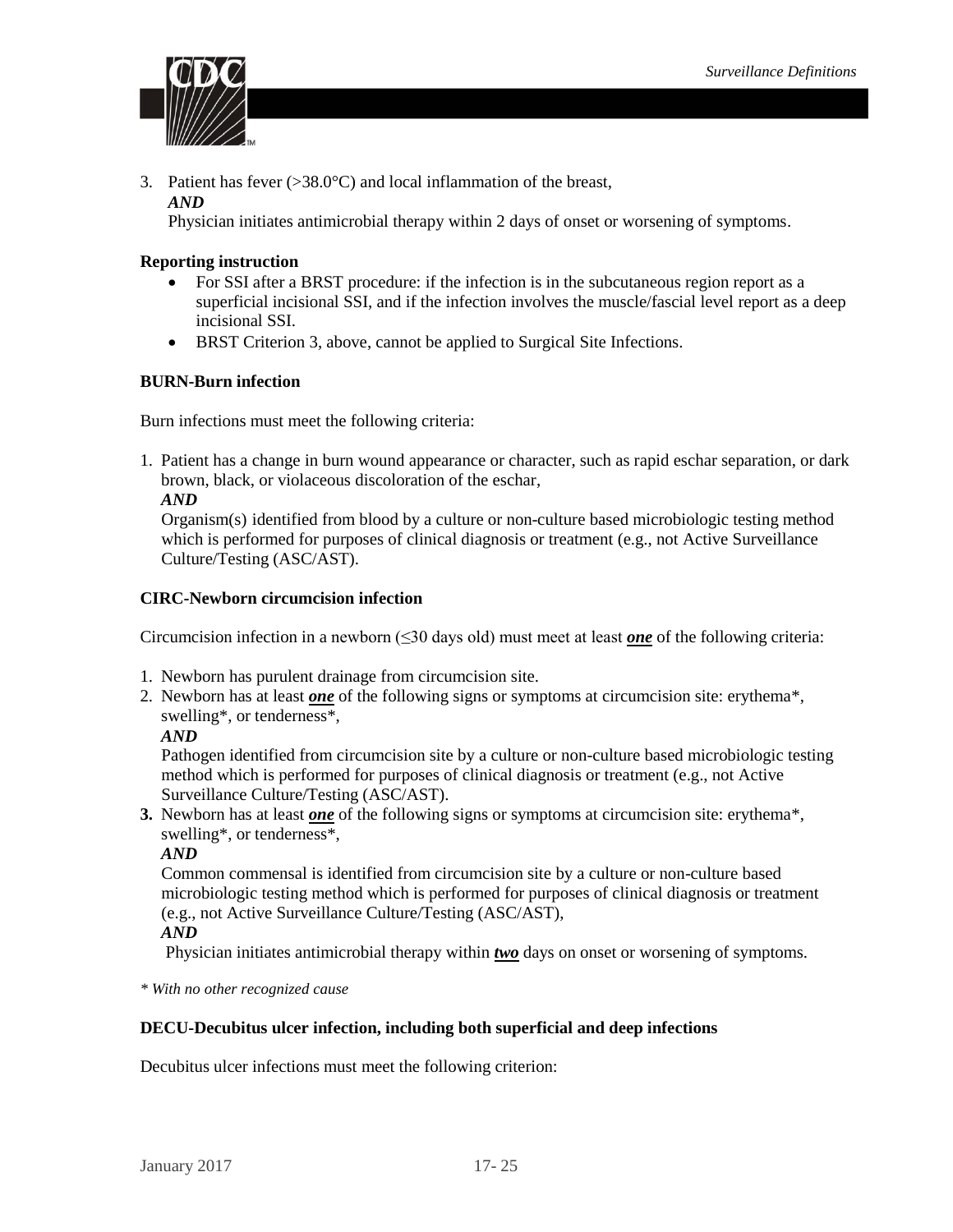

- 1. Patient has at least *two* of the following signs or symptoms: erythema\*, tenderness\*, or swelling of decubitus wound edges\*,
	- *AND*

Organism(s) identified from needle aspiration of fluid or biopsy of tissue from ulcer margin by a culture or non-culture based microbiologic testing method which is performed for purposes of clinical diagnosis or treatment (e.g., not Active Surveillance Culture/Testing (ASC/AST).

*\* With no other recognized cause*

#### <span id="page-25-0"></span>**SKIN-Skin infection (skin and /or subcutaneous) excludes decubitus ulcers and burns**

Skin infections must meet at least *one* of the following criteria:

- 1. Patient has at least *one* of the following:
	- purulent drainage
	- pustules
	- vesicles
	- boils (excluding acne)
- 2. Patient has at least *two* of the following localized signs or symptoms: pain\* or tenderness\*, swelling\*, erythema\*, or heat\*

#### **And at least** *one* **of the following***:*

- a. organism(s) identified from aspirate or drainage from affected site by a culture or non-culture based testing method which is performed for purposes of clinical diagnosis and treatment (e.g., not Active Surveillance Culture/Testing (ASC/AST). If organism is a Common Commensal it must be the only organism identified. Common Commensal organisms include, but not are not limited to, diphtheroids (Corynebacterium spp. not C. diphtheria), Bacillus spp. (not B. anthracis), Propionibacterium spp., coagulase-negative staphylococci (including S. epidermidis), viridans group streptococci, Aerococcus spp. Micrococcus spp, and Rhodococcus spp. For a full list of Common Commensals see the Common Commensal tab of the NHSN organisms list.
- b. multinucleated giant cells seen on microscopic examination of affected tissue
- c. diagnostic single antibody titer (IgM) or 4-fold increase in paired sera (IgG) for organism

*\* With no other recognized cause*

#### **Reporting instructions**

- Do not report acne as a skin/soft tissue HAI.
- Apply the site specific definition (not SKIN) for the following:
	- Report omphalitis in infants as UMB.
	- Report infections of the circumcision site in newborns as CIRC.
	- For decubitus ulcers, apply the DECU infection.
	- Report infected burns as BURN.
	- Report breast abscesses or mastitis as BRST.
	- Report localized infection at a vascular access site as a VASC unless there is an organism identified from blood, meeting LCBI criteria, which should instead be reported as an LCBI (see VASC definition).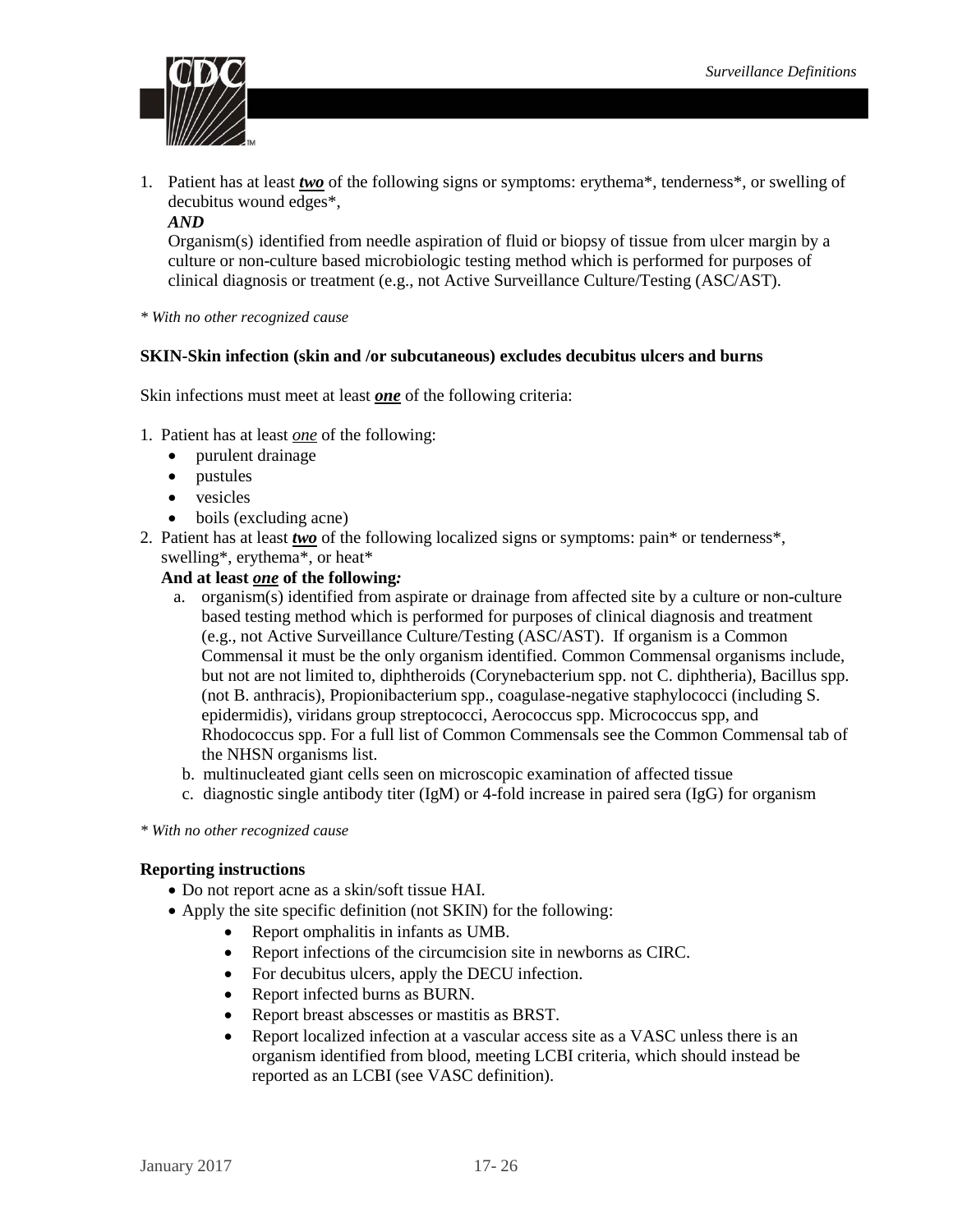

## <span id="page-26-0"></span>**ST-Soft tissue infection (muscle and/or fascia [e.g., necrotizing fasciitis, infectious gangrene, necrotizing cellulitis, infectious myositis, lymphadenitis, lymphangitis, or parotitis] excluding decubitus ulcers and burns)**

Soft tissue infections must meet at least *one* of the following criteria:

- 1. Patient has organism(s) identified from tissue or drainage from affected site by a culture or nonculture based microbiologic testing method which is performed for purposes of clinical diagnosis or treatment (e.g., not Active Surveillance Culture/Testing (ASC/AST).
- 2. Patient has purulent drainage at affected site.
- 3. Patient has an abscess or other evidence of infection on gross anatomic or histopathologic exam.

#### **Reporting instructions**

- Apply the site-specific definitions identified below (not ST) for the following:
	- Report infected decubitus ulcers as DECU.
	- Report infected burns as BURN.
	- Report infection of deep pelvic tissues as OREP.
	- Report localized infection at a vascular access site as a VASC unless there is an organism identified from blood, then it should be reported as an LCBI (see VASC definition)

#### <span id="page-26-1"></span>**UMB-Omphalitis**

Omphalitis in a newborn (≤30 days old) must meet at least *one* of the following criteria:

1. Patient has erythema or drainage from umbilicus

#### **And at least** *one* **of the following:**

- a. organism(s) identified from drainage or needle aspirate by a culture or non-culture based microbiologic testing method which is performed for purposes of clinical diagnosis or treatment (e.g., not Active Surveillance Culture/Testing (ASC/AST).
- b. organism(s) identified from blood by a culture or non-culture based microbiologic testing method which is performed for purposes of clinical diagnosis or treatment (e.g., not Active Surveillance Culture/Testing (ASC/AST).
- 2. Patient has erythema and purulence at the umbilicus.

#### **Reporting instructions**

- Report infection of the umbilical artery or vein related to umbilical catheterization as VASC if there is no accompanying organism identified from blood specimen.
- If the patient meets criteria for LCBI, report as a LCBI (see [VASC\)](#page-13-1).

## <span id="page-26-2"></span>**USI – Urinary System Infection [formerly OUTI] (kidney, ureter, bladder, urethra, or tissue surrounding the retroperitoneal or perinephric space)**

Urinary system infection infections must meet at least *one* of the following criteria:

1. Patient has microorganism(s) identified from fluid (not urine) or tissue from affected site.by a culture or non-culture based microbiologic testing method which is performed for purposes of clinical diagnosis or treatment (e.g., not Active Surveillance Culture/Testing (ASC/AST).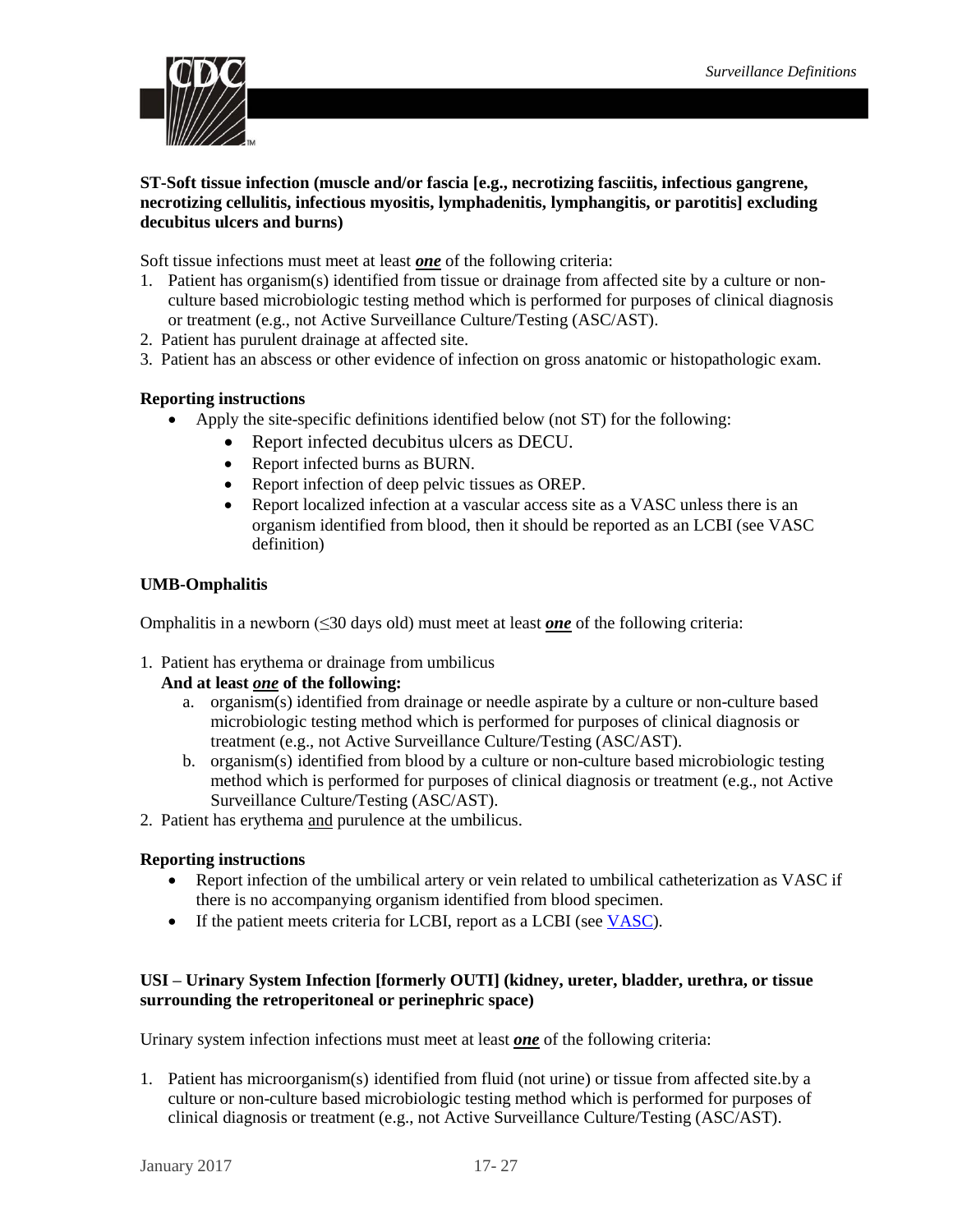

- 2. Patient has an abscess or other evidence of infection on gross anatomical exam, during invasive procedure, or on histopathologic exam.
- 3. Patient has *one* of the following signs or symptoms:
	- fever  $(>38.0^{\circ}C)$
	- localized pain or tenderness\*

## **And at least** *one* **of the following:**

- a. purulent drainage from affected site
- b. organism(s) identified from blood by a culture or non-culture based microbiologic testing method which is performed for purposes of clinical diagnosis or treatment (e.g., not Active Surveillance Culture/Testing (ASC/AST)

## **AND**

imaging test evidence suggestive of infection (e.g., ultrasound, CT scan, magnetic resonance imaging [MRI], or radiolabel scan [gallium, technetium]), which if equivocal is supported by clinical correlation (i.e., physician documentation of antimicrobial treatment for urinary system infection).

- 4. Patient  $\leq 1$  year of age has at least *one* of the following signs or symptoms:
	- fever  $(>38.0^{\circ}C)$
	- hypothermia  $( $36.0^{\circ}$ C)$
	- apnea\*
	- bradycardia\*
	- lethargy\*
	- vomiting\*

## **And at least** *one* **of the following:**

- a. purulent drainage from affected site
- b. organism(s) identified from blood by a culture or non-culture based microbiologic testing method which is performed for purposes of clinical diagnosis or treatment (e.g., not Active Surveillance Culture/Testing (ASC/AST)

## *AND*

imaging test evidence suggestive of infection, (e.g., ultrasound, CT scans, magnetic resonance imaging [MRI], or radiolabel scan [gallium, technetium]), which if equivocal is supported by clinical correlation (i.e., physician documentation of antimicrobial treatment for urinary system infection).

*\* With no other recognized cause*

## **Reporting instructions**

- Report infections following circumcision in newborns as SST-CIRC.
- If patient meets USI criteria and they also meet UTI criteria, report UTI only, unless the USI is a surgical site organ/space infection, in which case, only USI should be reported.
- For NHSN reporting purposes, Urinary System Infection (USI) cannot be catheter associated, therefore, USI will only present as specific event type if urinary catheter status is marked "Neither".